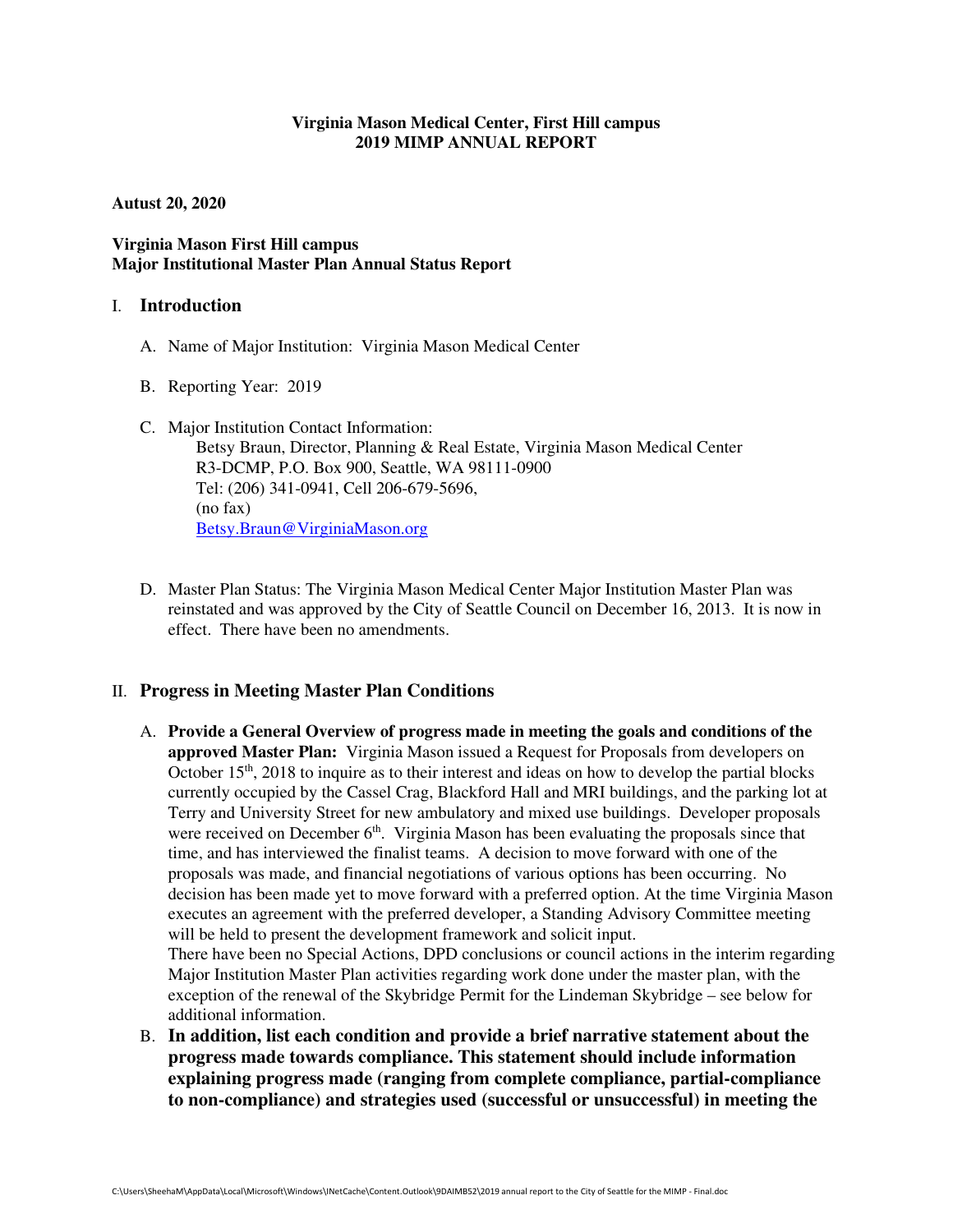# **condition plus, when applicable, what future measures will be pursued to reach compliance.**

| The Council hereby approves the proposed MIMP for<br>Virginia Mason Medical Center, Clerk File 311081,<br>subject to the following conditions:                                                                                                                                                                                                                                                                                                                                                                                                                                                                                                                                                                                                                                                                                                                                                                                                                                                                                             | Action Taken in reporting period:                                                                                                      |
|--------------------------------------------------------------------------------------------------------------------------------------------------------------------------------------------------------------------------------------------------------------------------------------------------------------------------------------------------------------------------------------------------------------------------------------------------------------------------------------------------------------------------------------------------------------------------------------------------------------------------------------------------------------------------------------------------------------------------------------------------------------------------------------------------------------------------------------------------------------------------------------------------------------------------------------------------------------------------------------------------------------------------------------------|----------------------------------------------------------------------------------------------------------------------------------------|
| <b>Master Plan</b><br>The Standing Advisory Committee (SAC) will<br>1.<br>review and comment during the schematic and design<br>stage of all proposed and potential projects intended for<br>submission of applications to the City as follows: Any<br>proposal for a new structure greater than 4,000 square<br>feet or building addition greater than 4,000 square feet;<br>proposed alley vacation petitions; and proposed street use<br>term permits for skybridges. Design and schematics<br>shall include future mechanical rooftop screening. The<br>SAC will use the Design Guidelines checklist (Appendix<br>E) for evaluation of all planned and potential projects<br>outlined in the MIMP.                                                                                                                                                                                                                                                                                                                                     | Virginia Mason has issued its report on<br>the structural condition of the Skybridge<br>to the City, per the requirements, in<br>2019. |
| 2.<br>The goal for the TMP is to maintain the employee<br>SOV rate below 30 percent.                                                                                                                                                                                                                                                                                                                                                                                                                                                                                                                                                                                                                                                                                                                                                                                                                                                                                                                                                       | Please refer to section V below.                                                                                                       |
| 3.<br>Prior to Master Use Permit submittal of the<br>Madison block redevelopment, submit to SDOT for review<br>and acceptance a concept streetscape design plan for the<br>north side of Madison Street between Boren and Terry<br>Avenues. Virginia Mason shall submit a draft of the Plan to<br>the SAC for its review and comment concurrent with review<br>by SDOT.<br>The plan shall be consistent with the provisions of the<br>Seattle Right-of-Way Improvements Manual. Elements of<br>the plan must include, but are not limited to: a minimum<br>18-foot-wide sidewalk; street trees and landscaping;<br>continuous facade-mounted overhead weather protection;<br>seating and leaning rails; pedestrian scaled lighting; transit<br>patron amenities, such as real-time bus arrival displays; and<br>wayfinding that directs pedestrians to campus uses and the<br>Bus Rapid Transit on Madison, as well as other transit<br>options, such as the First Hill Street Car and transit<br>connections to Sound Transit light rail. | No action in reporting period                                                                                                          |
| 4.<br>Prior to approval of the first Master Use Permit for<br>development under the final MIMP, submit to DPD for<br>review and approval a comprehensive wayfinding plan<br>incorporating entry points to and through the campus for<br>pedestrians, bicyclists and motorists. DPD shall consult with<br>SDOT in its review. Virginia Mason shall submit a draft of<br>the Plan to the SAC for its review and comment concurrent<br>with review by SDOT.                                                                                                                                                                                                                                                                                                                                                                                                                                                                                                                                                                                   | No action in reporting period                                                                                                          |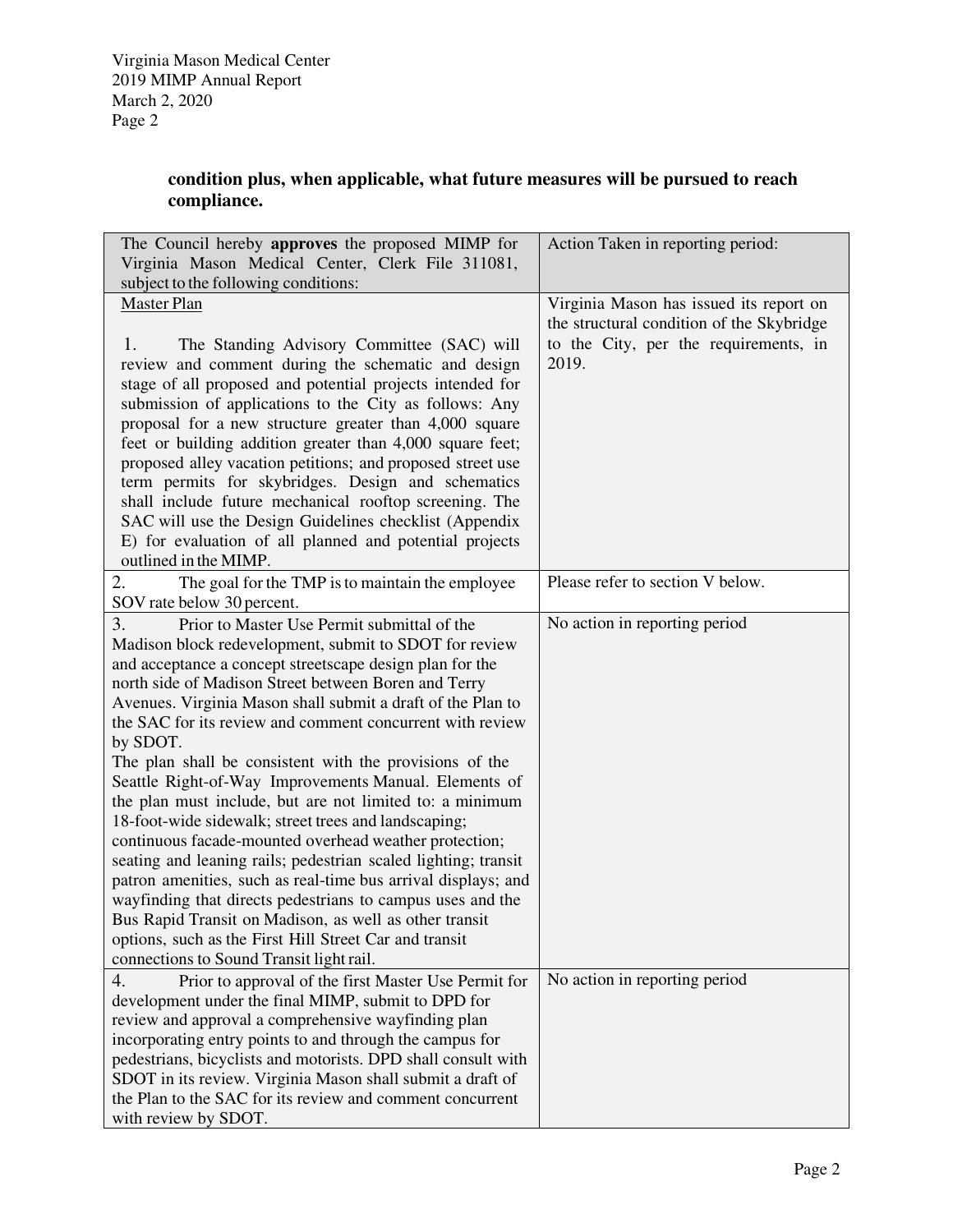| 5.<br>Virginia Mason shall coordinate with King County<br>Metro to ensure existing transit stops are not impacted by<br>development                                                                                                                                                                                                                                                                                                                                                                                                                                                                                                                                                                                                                                                                                                                                                                                                                                                                                      | Please see item F below                                                                                                                                                                                                                                                                                          |
|--------------------------------------------------------------------------------------------------------------------------------------------------------------------------------------------------------------------------------------------------------------------------------------------------------------------------------------------------------------------------------------------------------------------------------------------------------------------------------------------------------------------------------------------------------------------------------------------------------------------------------------------------------------------------------------------------------------------------------------------------------------------------------------------------------------------------------------------------------------------------------------------------------------------------------------------------------------------------------------------------------------------------|------------------------------------------------------------------------------------------------------------------------------------------------------------------------------------------------------------------------------------------------------------------------------------------------------------------|
| 6.<br>Current transit stops shall be incorporated into<br>street improvement plans that are submitted with<br>development. Amenities, such as benches and landscaping,<br>should be provided and maintained by Virginia Mason                                                                                                                                                                                                                                                                                                                                                                                                                                                                                                                                                                                                                                                                                                                                                                                            | No action in reporting period.                                                                                                                                                                                                                                                                                   |
| 7.<br>Virginia Mason shall provide and maintain<br>recycling and trash receptacles at any bus stop directly<br>abutting Virginia Mason development.                                                                                                                                                                                                                                                                                                                                                                                                                                                                                                                                                                                                                                                                                                                                                                                                                                                                      | Virginia Mason has located recycling cans<br>in addition to trash cans at bus stops, but<br>has found that the Public use both<br>interchangeably, and have had to dispose<br>of recycling can contents as trash. Also,<br>two have been set on fire and not<br>replaced. This provision requires<br>rethinking. |
| 8.<br>Prior to issuance of a Master Use Permit for<br>redevelopment of the Lindeman block, Virginia Mason<br>shall present the open space plan to the SAC and Horizon<br>House for review and comment and obtain DPD approval of<br>the plan. Provision of a total of 10,000 square feet of open<br>space on this block is a requirement of development approval<br>of the plan                                                                                                                                                                                                                                                                                                                                                                                                                                                                                                                                                                                                                                          | No action in reporting period                                                                                                                                                                                                                                                                                    |
| 9.<br>In the event a development footprint on the<br>Lindeman block would preclude 10,000 square feet of public<br>open space on that block, Virginia Mason shall submit a<br>plan for review and comment by the SAC that shows<br>Virginia Mason's actual open space plan for this site and<br>where the remaining open space requirement would be<br>provided. Prior to issuance of a Master Use Permit for the<br>Lindeman block site, or for any development or addition<br>exceeding 4,000 square feet on the site, Virginia Mason<br>shall present the open space plan to the SAC for review and<br>comment and obtain DPD approval of the plan. Provision of<br>this open space shall be a requirement of development<br>approval of the plan. Relocation of open space from the<br>Lindeman Pavilion block to another location within the<br>campus shall include an open space concept plan, including<br>a Shadow Study, for the new location and will be reviewed<br>as a minor amendment to the Master Plan. | No action in reporting period                                                                                                                                                                                                                                                                                    |
| 10.<br>No un-modulated facade shall exceed 110 feet in<br>length. Modulation shall be achieved by stepping back or<br>projecting forward sections of building facades. Modulation<br>shall be perceivable at the building block scale, which is<br>identified in the Design Guidelines as 200-400 feet.                                                                                                                                                                                                                                                                                                                                                                                                                                                                                                                                                                                                                                                                                                                  | No action in reporting period                                                                                                                                                                                                                                                                                    |
| 11.<br>With each Master Use Permit application, and<br>each skybridge term permit application, Virginia Mason<br>shall provide an updated view corridor analysis for that<br>specific project.                                                                                                                                                                                                                                                                                                                                                                                                                                                                                                                                                                                                                                                                                                                                                                                                                           | No action in reporting period                                                                                                                                                                                                                                                                                    |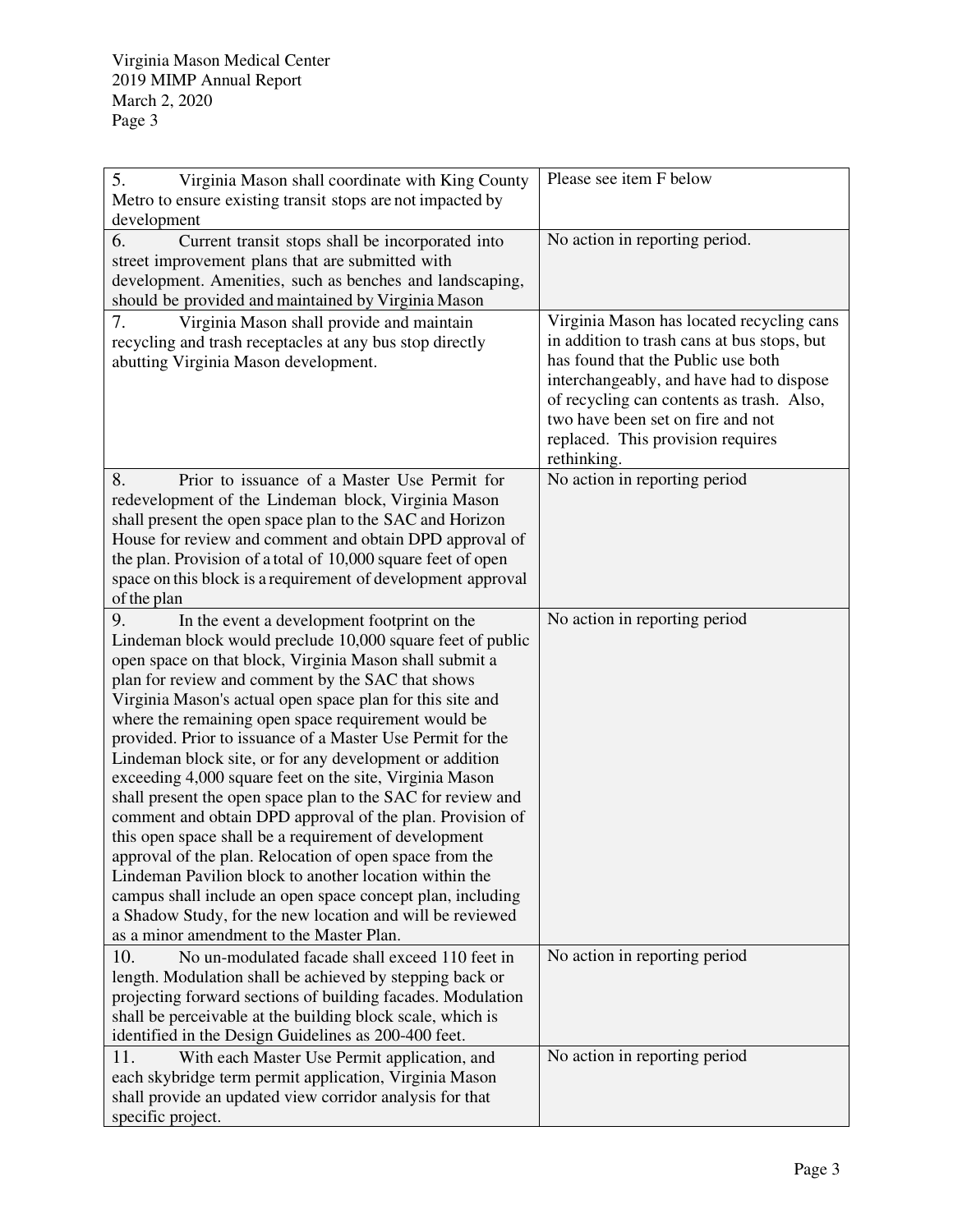| 12.<br>Specific buildings have been conditioned to have       | No action in reporting period             |
|---------------------------------------------------------------|-------------------------------------------|
| lower height limits than MIO 240 (Benaroya Institute,         |                                           |
| Lindeman, Jones Pavilion and the Baroness Hotel).             |                                           |
| Conditioned heights are shown on page 47 of the MIMP.         |                                           |
| Existing buildings, and any future buildings that have not    |                                           |
| been identified in the MIMP, may not exceed the               |                                           |
| conditioned height limits on these sites. Any request to      |                                           |
| change the conditioned heights shall require a major          |                                           |
| amendment to the MIMP.                                        |                                           |
| 13.<br>No new surface parking lots are included in the        | No action in reporting period             |
| MIMP. Any change of use within the MIO to surface             |                                           |
| parking for up to six months shall be considered a minor      |                                           |
| amendment to the MIMP. Such a change of use for a period      |                                           |
| greater than six months shall be considered a major           |                                           |
| amendment.                                                    |                                           |
| 14.<br>For new construction, the mechanical equipment,        | No action in reporting period             |
| screening, and penthouses, with the exception of minor        |                                           |
| plumbing and ventilation stacks, may not exceed the MIO       |                                           |
| height limit of 240 feet or the conditioned height, whichever |                                           |
| is lower.                                                     |                                           |
| 15.<br>With each subsequent Master Use Permit                 | No action in reporting period             |
| application, Virginia Mason shall provide an analysis of the  |                                           |
| impacts of parking driveways, loading and service area        |                                           |
| drives, and pick-up/drop- off areas on pedestrian and         |                                           |
| vehicular flow on the surrounding sidewalks and streets.      |                                           |
| Appropriate design measures shall be identified and           |                                           |
| implemented to avoid adverse impacts to pedestrians,          |                                           |
| bicyclists and motorists.                                     |                                           |
| 16.<br>Five years after the effective date of the MIMP,       | The next time this will occur is in 2023. |
| and every five years thereafter, Virginia Mason shall hold a  |                                           |
| public meeting to review its annual report and other          |                                           |
| information intended to illustrate the status of MIMP         |                                           |
| implementation. The meeting shall be held in conjunction      |                                           |
| with a meeting of the SAC, and shall be widely advertised to  |                                           |
| the surrounding community and include the opportunity for     |                                           |
| public comment.                                               |                                           |
| <b>Revisions to MIMP Text</b>                                 | Completed in 2013 during production of    |
|                                                               | the final compiled master plan.           |
| 17.<br>Revise page 32, text under Proposed Structure          |                                           |
| Setbacks, Figures 10 and 14 and Table 8 of the Final          |                                           |
| MIMP to state and show graphically that the future            |                                           |
| building located on the Ninth Avenue Garage                   |                                           |
| redevelopment site will have a maximum depth (east/west)      |                                           |
| of 93 feet. The east and west lower and upper level           |                                           |
| building setbacks shall be based on the merits of the         |                                           |
| building design and by balancing the needs of the residents   |                                           |
| to the west and the needs of the pedestrian experience on     |                                           |
| 9th Avenue. A minimum setback of seven feet shall be          |                                           |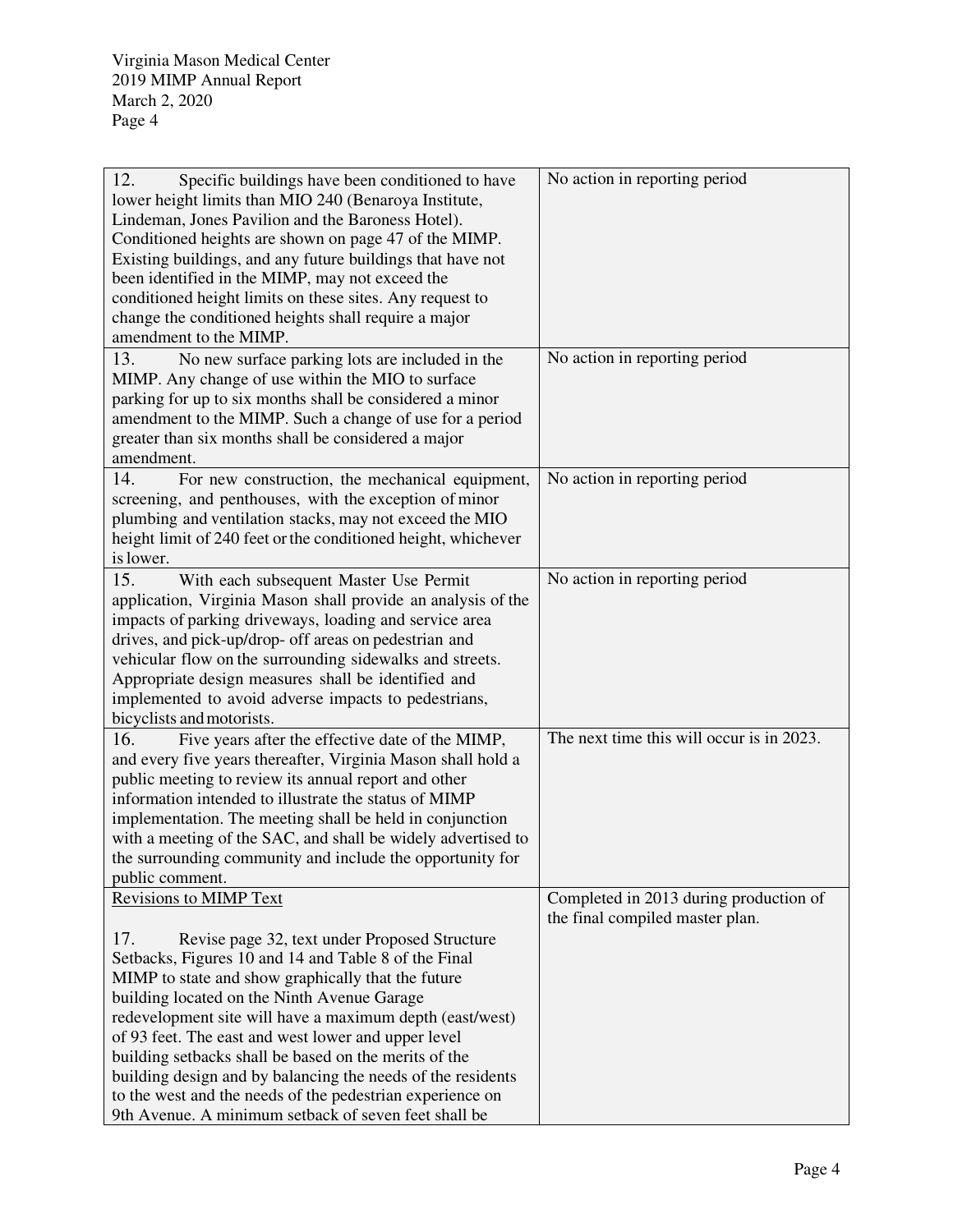| required for portions of the building 45 feet or less in<br>height and 12 feet for portions of the building above 45<br>feet in height.                                                                                                                                                                                                                                                                                                                                                                                                                                                                                                                                                                |                                                                                                                     |
|--------------------------------------------------------------------------------------------------------------------------------------------------------------------------------------------------------------------------------------------------------------------------------------------------------------------------------------------------------------------------------------------------------------------------------------------------------------------------------------------------------------------------------------------------------------------------------------------------------------------------------------------------------------------------------------------------------|---------------------------------------------------------------------------------------------------------------------|
|                                                                                                                                                                                                                                                                                                                                                                                                                                                                                                                                                                                                                                                                                                        |                                                                                                                     |
| 18.<br>Revise Figure 10 (page 34 of MIMP) to remove<br>the area that appears to be an alley but is actually an existing<br>driveway, and correct the setbacks shown on the east side of<br>the Cassel Crag/Blackford Hall site to 7' for portions of<br>building $\langle 45' \rangle$ and 20' for portions of building $>45'$ .                                                                                                                                                                                                                                                                                                                                                                       | Completed in 2013 during production of<br>the final compiled master plan.                                           |
| 19.<br>Revise Figure 12 (page 37 of MIMP) to remove<br>the notation of "alley" on the east side of the Cassel<br>Crag/Blackford Hall site. The area is an existing driveway.                                                                                                                                                                                                                                                                                                                                                                                                                                                                                                                           | Completed in 2013 during production of<br>the final compiled master plan.                                           |
| 20.<br>Revise Table 6 (page 37 of MIMP) Proposed<br>Building Setbacks - Cassel Crag/Blackford Hall Block, row<br>labeled "Abutting an Alley". Replace this label with<br>"Abutting an Interior Lot Line". The Code language shall<br>read "Land Use Code requires 7' average/5' minimum<br>setback for portions of buildings <45' in height and 20' for<br>portions of buildings >45' in height". The "Street/Avenue"<br>column shall be changed from "Alley" to "Interior Lot Line".<br>In the columns under Virginia Mason's proposal, change "O"<br>to "7" feet for portions of structure $\langle 45 \rangle$ and change "10" to<br>"20" feet for portions >45'.                                   | Completed in 2013 during production of<br>the final compiled master plan.                                           |
| 21.<br>On page 50 of the MIMP under Street-Level Uses<br>and Facades in NC zones, the last sentence of the second<br>paragraph shall be amended as follows:<br>"If the proposed expansion to include the 1000 Madison"<br>block is approved, Virginia Mason intends to consider any<br>of the following uses for potential location at street level<br>along Madison Street and the portions of Boren and Terry<br>Avenues within the NC-3 zoning and would be in<br>compliance with the underlying zoning: medical services<br>such as optical, eating and drinking establishments, retail<br>sales and services, indoor sports and recreation, or perhaps<br>lodging uses or additional open space." | Completed in 2013 during production of<br>the final compiled master plan.<br>Completed in 2013 during production of |
| 22.<br>On page 54, the fourth sentence of the third full<br>paragraph shall be amended as follows:<br>"The average life of a street tree in Seattle is approximately<br>15 years, demonstrating an ongoing need for Virginia Mason<br>to be is committed to maintaining mature street trees where<br>possible and replacing trees as needed over time                                                                                                                                                                                                                                                                                                                                                  | the final compiled master plan.                                                                                     |
| 23.<br>On page 79, the second sentence of the last<br>paragraph in the description of the Chasselton Court<br>Apartments shall be corrected as follows:<br>"The majority of the apartments are studio apartments (55<br>units) with -six-seven one-bedroom apartments."                                                                                                                                                                                                                                                                                                                                                                                                                                | Completed in 2013 during production of<br>the final compiled master plan.                                           |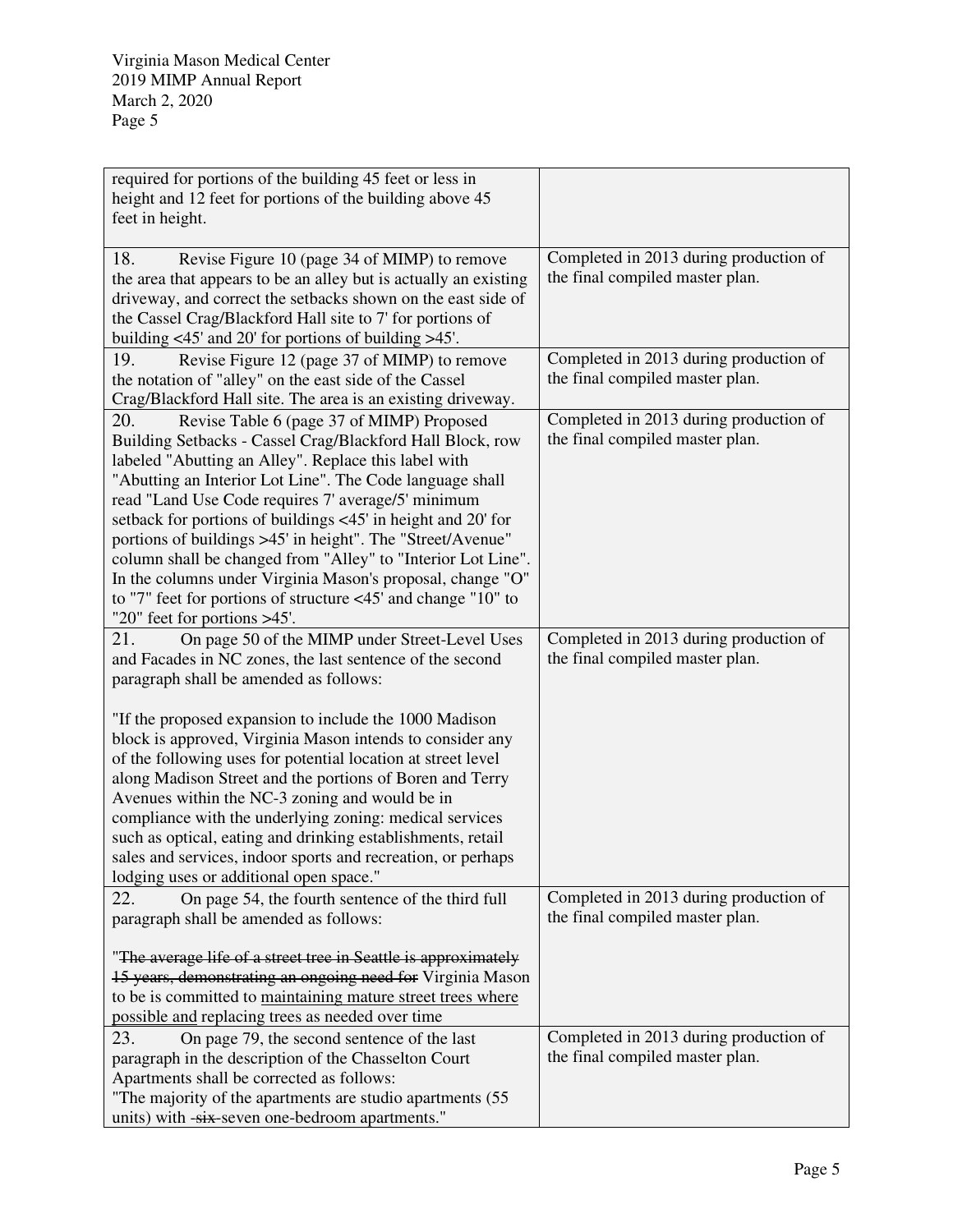| 24.<br>On page 80, the description of Virginia Mason's           | Completed in 2013 during production of |
|------------------------------------------------------------------|----------------------------------------|
| housing replacement proposal shall be replaced with the          | the final compiled master plan.        |
| following:                                                       |                                        |
|                                                                  |                                        |
| Virginia Mason's housing replacement shall:                      |                                        |
|                                                                  |                                        |
| Provide a minimum number of units                                |                                        |
| equal to the number of units in the                              |                                        |
| Chasselton Court apartments (62 units);                          |                                        |
| Provide no fewer than seven one-<br>$\bullet$                    |                                        |
| bedroom units and no units smaller than                          |                                        |
| the size of the studio units in the                              |                                        |
| Chasselton Court apartments;                                     |                                        |
| Include a minimum of 31,868 net                                  |                                        |
| rentable square feet, equivalent to that                         |                                        |
| in the Chasselton Court apartments;                              |                                        |
| Be of a construction quality equal to or                         |                                        |
| greater than that in the Chasselton Court                        |                                        |
| apartment units; and                                             |                                        |
| Be located within the greater First Hill                         |                                        |
| neighborhood,<br>defined<br>as<br>the<br>area                    |                                        |
| between Interstate Highway 5 on the                              |                                        |
| west, Pike Street on the north, 12th                             |                                        |
| Avenue and Boren Avenue on the east,                             |                                        |
| and the south boundary of Yesler Terrace                         |                                        |
| on the south, as shown outlined in a                             |                                        |
| broken black line on Figure 1 at page four                       |                                        |
| of the MIMP.                                                     |                                        |
| Revisions to Design Guidelines (Appendix E)                      | Completed in 2013 during production of |
| 25.<br>On page 44, the following sentence shall be added         | the final compiled design guidelines   |
| at the beginning of the first paragraph on the right side of the |                                        |
| graphic: "The views of upper level facades are of great          |                                        |
| importance to residents in surrounding highrise buildings."      |                                        |
| 26.<br>On page 45, amend 2.b "Multiple Views," as                | Completed in 2013 during production of |
| follows:                                                         | the final compiled design guidelines   |
|                                                                  |                                        |
| Design buildings, including rooftops, street level               |                                        |
| facades, and upper level facades with consideration of           |                                        |
| how they will appear to viewers from surrounding                 |                                        |
| residential buildings, non-motorized travelers at street level,  |                                        |
| and motorized travelers.                                         |                                        |
| 27.<br>On page 74, under 5.a, "Consider the building             | Completed in 2013 during production of |
| from multiple vantage points," add "Views of Upper Level         | the final compiled design guidelines   |
| Facades".                                                        |                                        |
| <b>Recommended Conditions - Rezone</b>                           | No action in reporting period          |
| 28.<br>The underlying street-level development                   |                                        |
| standards for commercial zones shall apply, per SMC              |                                        |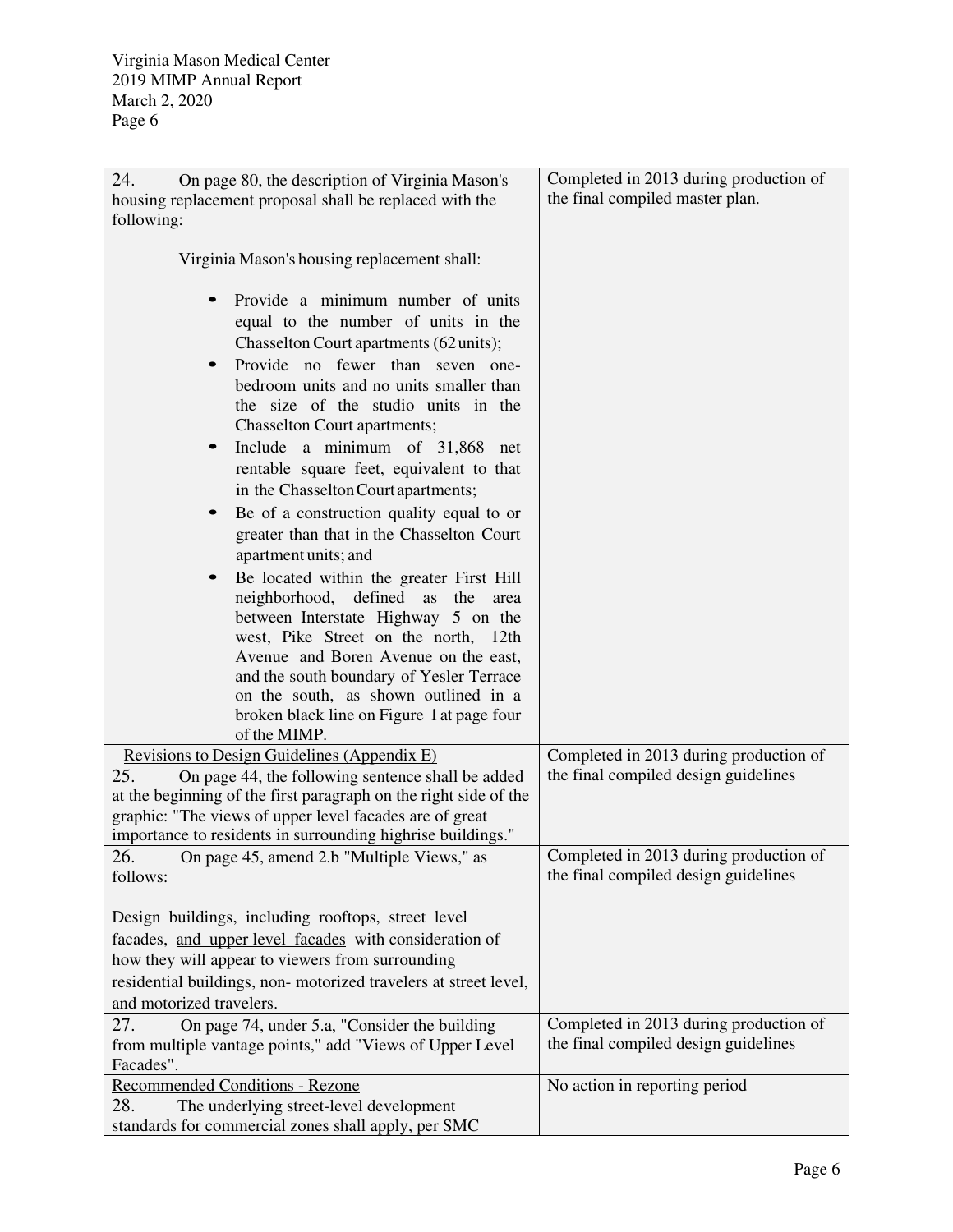| 23.47A.008, to all street-facing facades in the underlying      |                                          |
|-----------------------------------------------------------------|------------------------------------------|
| NC3-160 Pedestrian designated zones including Madison           |                                          |
| Street and portions of Boren and Terry Avenues.                 |                                          |
| 29.<br>In the event that development occurs along               | The 1000 Madison block retail stores are |
| Madison Street, all existing businesses facing termination of   | now 100% occupied.                       |
| leases and relocation shall: 1) be provided assistance from     |                                          |
| both the City of Seattle Office of Economic Development         |                                          |
| and Virginia Mason to identify available spaces in the          |                                          |
| surrounding areas for permanent or interim relocation; and      |                                          |
| 2) receive advance notice of the availability of lease space in |                                          |
| the completed development. Virginia Mason is encouraged         |                                          |
| to continue leasing the existing commercial structures on the   |                                          |
| 1000 Madison Block until they are demolished for new            |                                          |
| construction.                                                   |                                          |
| 30.<br>Before Virginia Mason may receive a permit to            | Virginia Mason elected to execute the    |
| demolish the Chasselton or change the use of the Chasselton     | payment option in 2015 and has satisfied |
| to a non-residential major institution use, DPD must find       | this requirement. No further action in   |
| that Virginia Mason has performed either of the following       | reporting period.                        |
| two options:                                                    |                                          |
|                                                                 |                                          |
| Virginia Mason has submitted or caused to be<br>a.              |                                          |
| submitted a building permit application or applications for     |                                          |
| the construction of comparable housing to replace the           |                                          |
| housing in the Chasselton. The building permit                  |                                          |
| application(s) for the replacement housing project(s) may       |                                          |
| not include projects that were the subject of a MUP             |                                          |
| application submitted to DPD prior to Council approval of       |                                          |
| the MIMP. Minor involvement by Virginia Mason in the            |                                          |
| housing project, such as merely adding Virginia Mason's         |                                          |
| name to a permit application for a housing project, does not    |                                          |
| satisfy Virginia Mason's obligation under this option. If       |                                          |
| Virginia Mason chooses performance option a, it is              |                                          |
| encouraged to:                                                  |                                          |
| Contribute to the housing replacement                           |                                          |
| project in a manner that will assure that at least 10%          |                                          |
| of the units (i.e., a number equal to $10\%$ of the             |                                          |
| demolished units, or a total of 7 units) will be rented         |                                          |
| for at least 10 years at rates affordable to persons            |                                          |
| earning less than 80% of the median area income;                |                                          |
| and                                                             |                                          |
| Utilize a design that allows the project                        |                                          |
| to compete effectively for public and private                   |                                          |
| affordable housing grants and loans. This design                |                                          |
| provision is not intended to discourage creative                |                                          |
| solutions, such as siting affordable units in high-rise         |                                          |
| buildings otherwise containing market rate housing.             |                                          |
| Virginia Mason may not receive credit in fulfillment            |                                          |
| of the housing replacement requirement for any                  |                                          |
| portion of the housing replacement cost that is                 |                                          |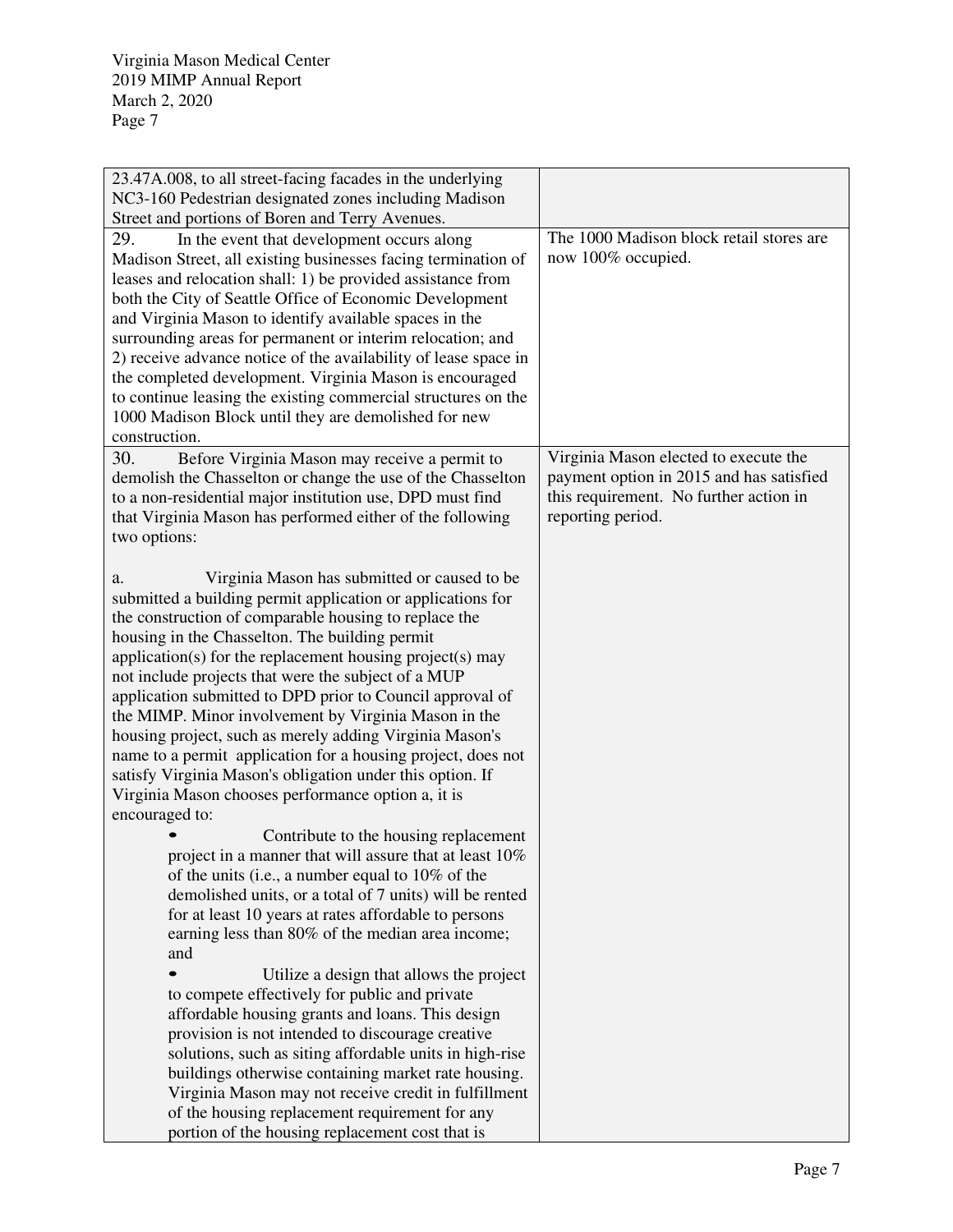> financed by City funds. However, any City funds spent in excess of construction costs to provide affordability in what would otherwise be market-rate replacement units (i.e., to "buy down" rents in the completed building), shall not disqualify units as replacement housing under this condition.

b. Virginia Mason has paid the City of Seattle to finance the construction of comparable replacement housing. Payment to the City under this option b shall be subject to the provisions of the City's Consolidated Plan for Housing and Community Development and the City's Housing Levy Administrative and Financial Plan in existence at the time the City assists in financing the replacement housing. The Office of Housing shall devote all funds provided by Virginia Mason under this option b to a project or projects within the greater First Hill Neighborhood. Under this option b, Virginia Mason may elect either:<br>
• Within two years of MIMP approval,

- to pay the City of Seattle \$4,460,000 to help fund the construction of comparable replacement housing; or
- More than two years after final MIMP approval, to pay the City of Seattle 35% of the estimated cost of constructing the comparable replacement housing. The estimated cost shall be determined by DPD and the Office of Housing based on at least two development pro formas prepared by an individual(s) with demonstrated expertise in real estate financing or development. The determination of the estimated cost by DPD and the Office of Housing is final and not subject to appeal.

For purposes of performance option and of performance option b, the replacement housing must:

- a. Provide a minimum number of units equal to the number of units in the Chasselton Court apartments (62 units);
- b. Provide no fewer than seven one-bedroom units and no units smaller than the size of the studio units in the Chasselton Court apartments;
- c. Include a minimum of 31,868 net rentable square feet, equivalent to that in the Chasselton Court apartments;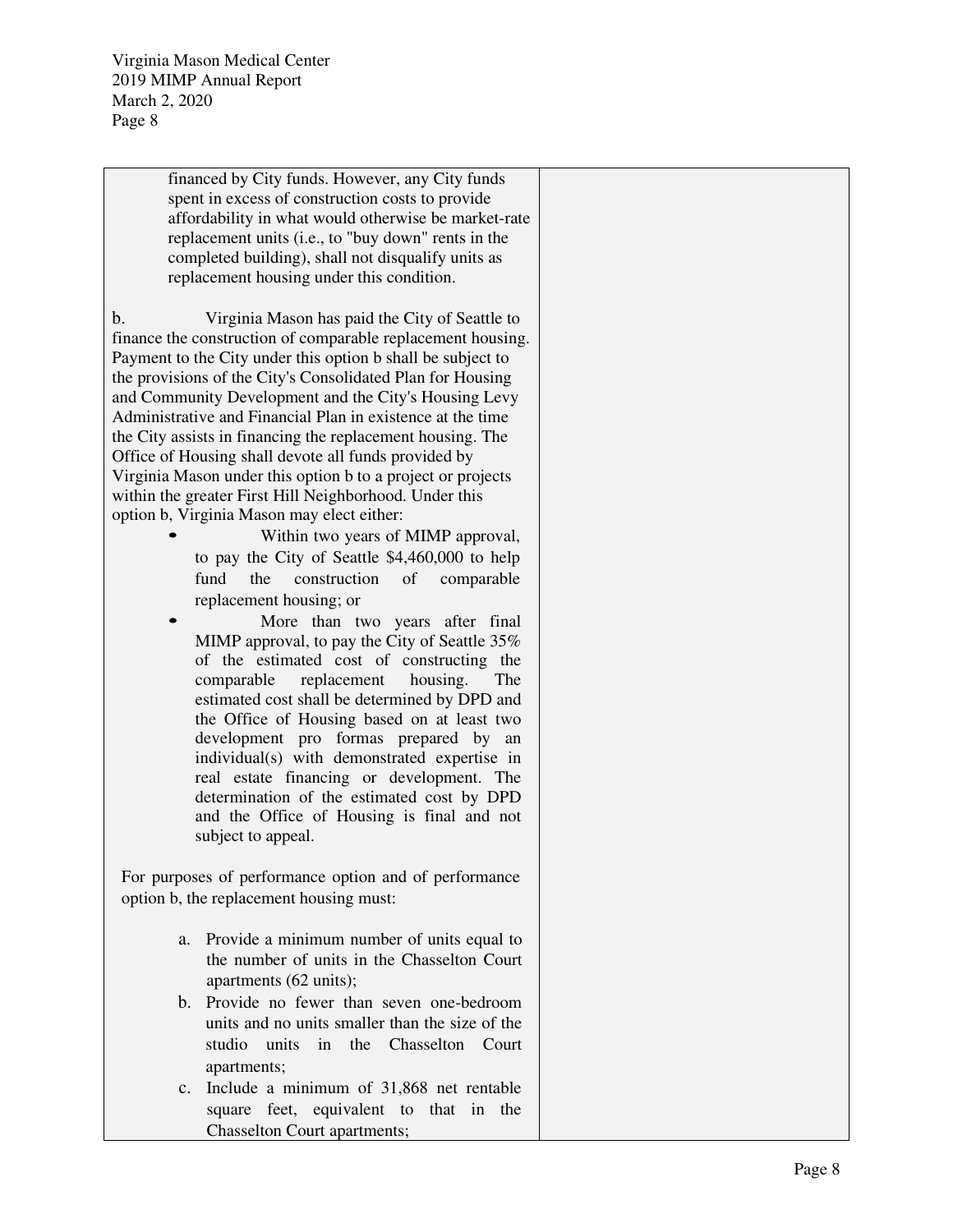| d. Be of a construction quality equal to or<br>greater than that in the Chasselton Court<br>apartment units; and<br>e. Be located within the greater First Hill<br>neighborhood, defined as the area between<br>Interstate Highway 5 on the west, Pike Street<br>on the north, 12th Avenue and Boren Avenue<br>on the east, and the south boundary of Yesler |                               |
|--------------------------------------------------------------------------------------------------------------------------------------------------------------------------------------------------------------------------------------------------------------------------------------------------------------------------------------------------------------|-------------------------------|
| Terrace on the south, as shown outlined in a<br>broken black line on Figure 1 at page four of<br>the MIMP.                                                                                                                                                                                                                                                   |                               |
| DPD shall submit all proposals for replacement housing<br>to the Standing Advisory Committee for review and<br>comment. At the discretion of the City, the submittal may<br>exclude financing details and related information.                                                                                                                               |                               |
| During Construction for Future Development - Air Quality                                                                                                                                                                                                                                                                                                     | No action in reporting period |
| 31.<br>Site development would adhere to Puget Sound<br>Clean Air Agency's regulations and the City's construction<br>best practices regarding demolition activity and fugitive<br>dust em1ss10ns, including the following:                                                                                                                                   |                               |
| As necessary during demolition, excavation,<br>a.<br>and construction, sprinkle debris and exposed<br>areas to control dust;                                                                                                                                                                                                                                 |                               |
| $\mathbf{b}$ .<br>As necessary, cover or wet transported earth<br>material;                                                                                                                                                                                                                                                                                  |                               |
| c. Provide quarry spall areas on-site prior to<br>construction vehicles exiting the site;                                                                                                                                                                                                                                                                    |                               |
| d. Wash truck tires and undercarriages prior to<br>trucks traveling on City streets;                                                                                                                                                                                                                                                                         |                               |
| e. Promptly sweep earth tracked or spilled onto<br>City streets;                                                                                                                                                                                                                                                                                             |                               |
| f. monitor truck loads and routes to minimize                                                                                                                                                                                                                                                                                                                |                               |
| dust-related impacts;<br>g. Use well-maintained construction equipment                                                                                                                                                                                                                                                                                       |                               |
| and vehicles to reduce emissions from such                                                                                                                                                                                                                                                                                                                   |                               |
| equipment and construction-related trucks;                                                                                                                                                                                                                                                                                                                   |                               |
| Avoid prolonged periods of vehicle idling; and,<br>h.                                                                                                                                                                                                                                                                                                        |                               |
| I. Schedule the delivery and removal of                                                                                                                                                                                                                                                                                                                      |                               |
| construction materials and heavy equipment                                                                                                                                                                                                                                                                                                                   |                               |
| to minimize congestion during peak travel<br>time associated with adjacent streets.                                                                                                                                                                                                                                                                          |                               |
| During Construction for Future Development - Noise                                                                                                                                                                                                                                                                                                           | No action in reporting period |
|                                                                                                                                                                                                                                                                                                                                                              |                               |
| 32.<br>A Construction Management Plan (CMP) shall be                                                                                                                                                                                                                                                                                                         |                               |
| provided with each development proposal. The CMP would                                                                                                                                                                                                                                                                                                       |                               |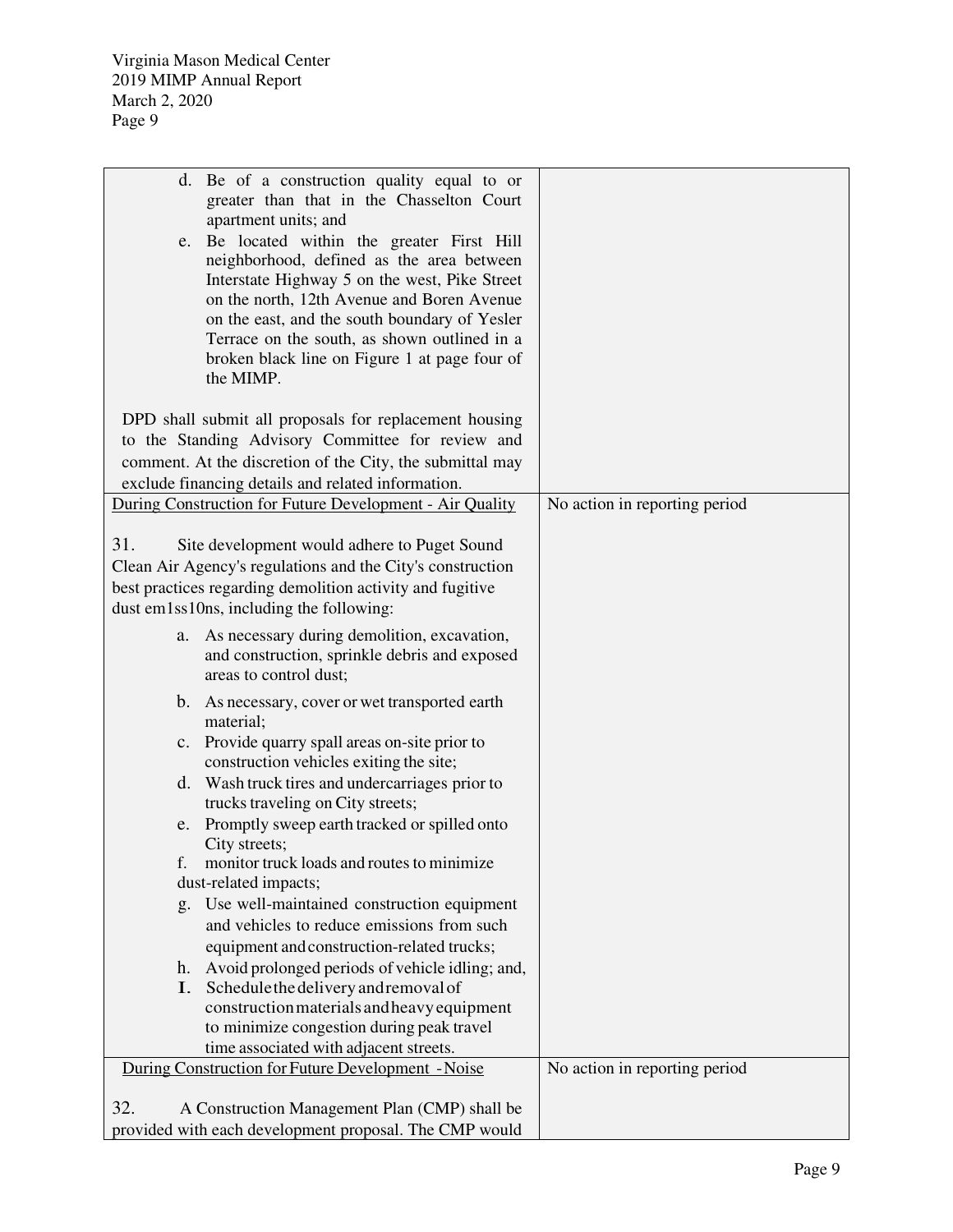be coordinated with the DPD Noise Abatement Office (DPD), SDOT and VMMC. The Construction Management Plan shall be included in any information provided to the SAC for any new structure greater than 4,000 square feet or building addition greater than 4,000 square feet. The following elements shall be included in the CMP if applicable. The plan would include the following elements:

- a. Construction Communication Plan Prior to the initiation of the first major project under the Plan, Virginia Mason, in close coordination with the Standing Advisory Committee, shall develop an overall construction communication plan. This plan shall include a Contact person and Community Liaison. The Chair of the Standing Advisory Committee will also be included in the Construction Communication Plan associated with site-specific development along with the Contact person and Community Liaison.
- b. Construction Hours and Sensitive Receivers - identify demolition and construction activities within permissible construction hours.
- c. Construction Noise Requirements all demolition and construction activities shall conform to the Noise Ordinance, except as approved through the variance process.
- d. Measures to Minimize Noise Impacts list of measures to be implemented to reduce or prevent noise impacts during demolition and construction activities during standard and non-standard working hours. Construction Milestones - a description of the various phases of demolition and construction, including a description of noise and traffic generators, and anticipated construction hours for each phase.
- f. Construction Noise Management identify techniques to minimize demolition and construction noise including: timing restrictions, noise reduction construction technologies, process modifications. These techniques may go beyond code requirements and could include the following: • Using properly sized and maintained
	-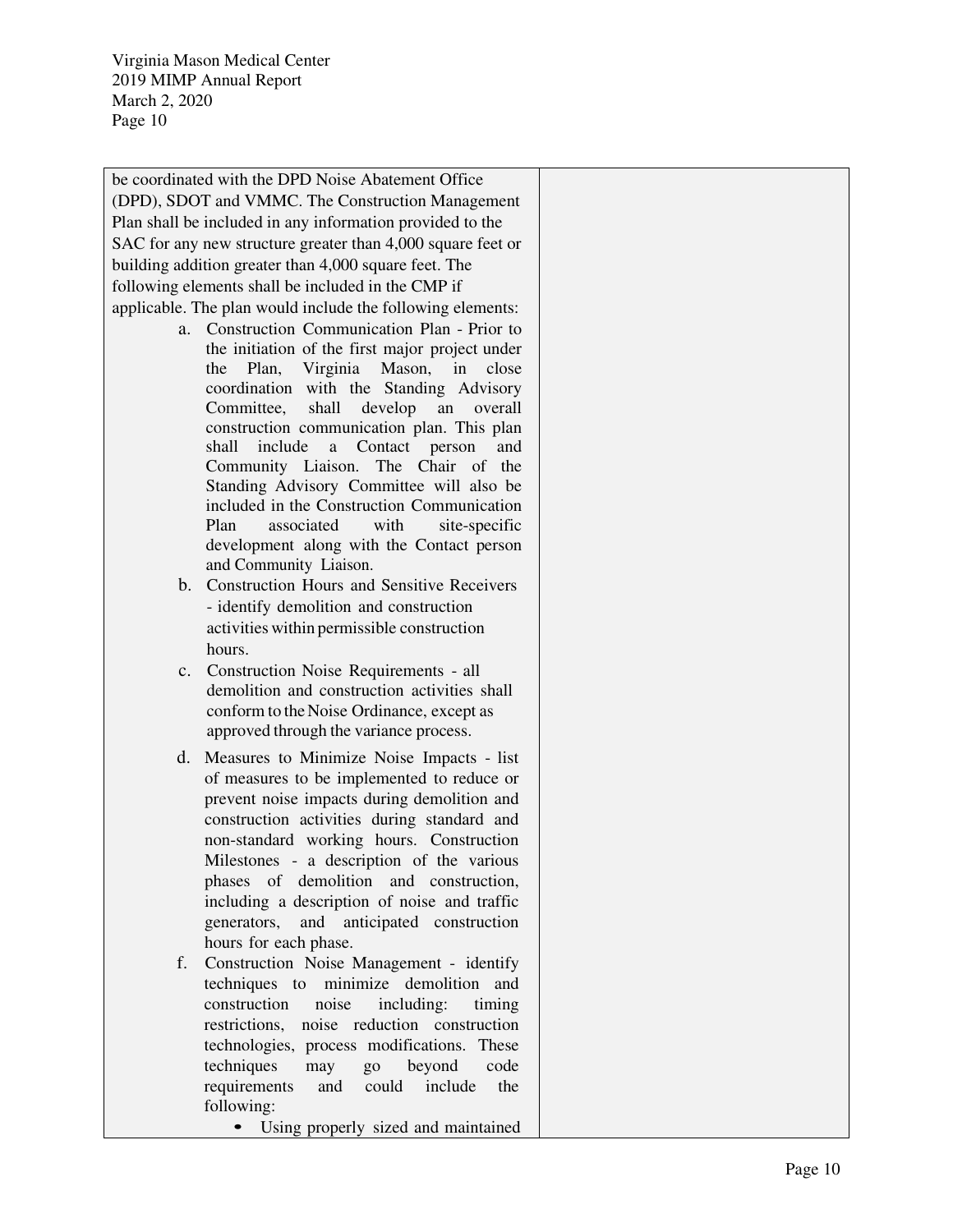| mufflers, engine intake silencers,                                        |  |
|---------------------------------------------------------------------------|--|
| engine enclosures, and turning off                                        |  |
| idle<br>equipment.<br>Construction                                        |  |
| contracts can specify that mufflers                                       |  |
| be in good working order and that                                         |  |
| enclosures<br>engine<br>be<br>used<br><sub>on</sub>                       |  |
| equipment when the engine is the                                          |  |
| dominant source of noise.                                                 |  |
| Stationary equipment could<br>be                                          |  |
| placed as far away from sensitive                                         |  |
| receiving locations<br>as<br>possible.                                    |  |
| Where this is infeasible, or where                                        |  |
| noise impacts re still significant,                                       |  |
| portable noise barriers could be                                          |  |
| placed around the equipment with                                          |  |
|                                                                           |  |
| the opening directed away from the<br>sensitive receiving property. These |  |
|                                                                           |  |
| measures are especially effective for                                     |  |
| engines<br>used<br>in<br>pumps,                                           |  |
| compressors, welding machines, and                                        |  |
| similar<br>equipment that<br>operate                                      |  |
| continuously and contribute to high,                                      |  |
| steady background noise levels. In                                        |  |
| addition to providing about a 10-                                         |  |
| dBA reduction in equivalent sound                                         |  |
| portable<br>levels,<br>the<br>barriers                                    |  |
| demonstrate<br>the public<br>the<br>to                                    |  |
| commitment<br>contractor's<br>to                                          |  |
| minimizing noise impacts during                                           |  |
| construction.                                                             |  |
| Substituting hydraulic or electric                                        |  |
| models for welding and impact tools                                       |  |
| such as jack hammers, rock drills                                         |  |
| and<br>pavement<br>breakers<br>where                                      |  |
| feasible could reduce construction                                        |  |
| and demolition noise. Electric pumps                                      |  |
| could be specified if pumps are                                           |  |
| required.                                                                 |  |
| Although, as safety warning devices                                       |  |
| back-up alarms are exempt from                                            |  |
| noise ordinances, these devices emit                                      |  |
| some of the most annoying sounds                                          |  |
| construction<br>from<br>site.<br>One<br>a                                 |  |
| potential mitigation measure would                                        |  |
| be to ensure that all equipment                                           |  |
| required to use backup alarms                                             |  |
| utilize ambient-sensing alarms that                                       |  |
|                                                                           |  |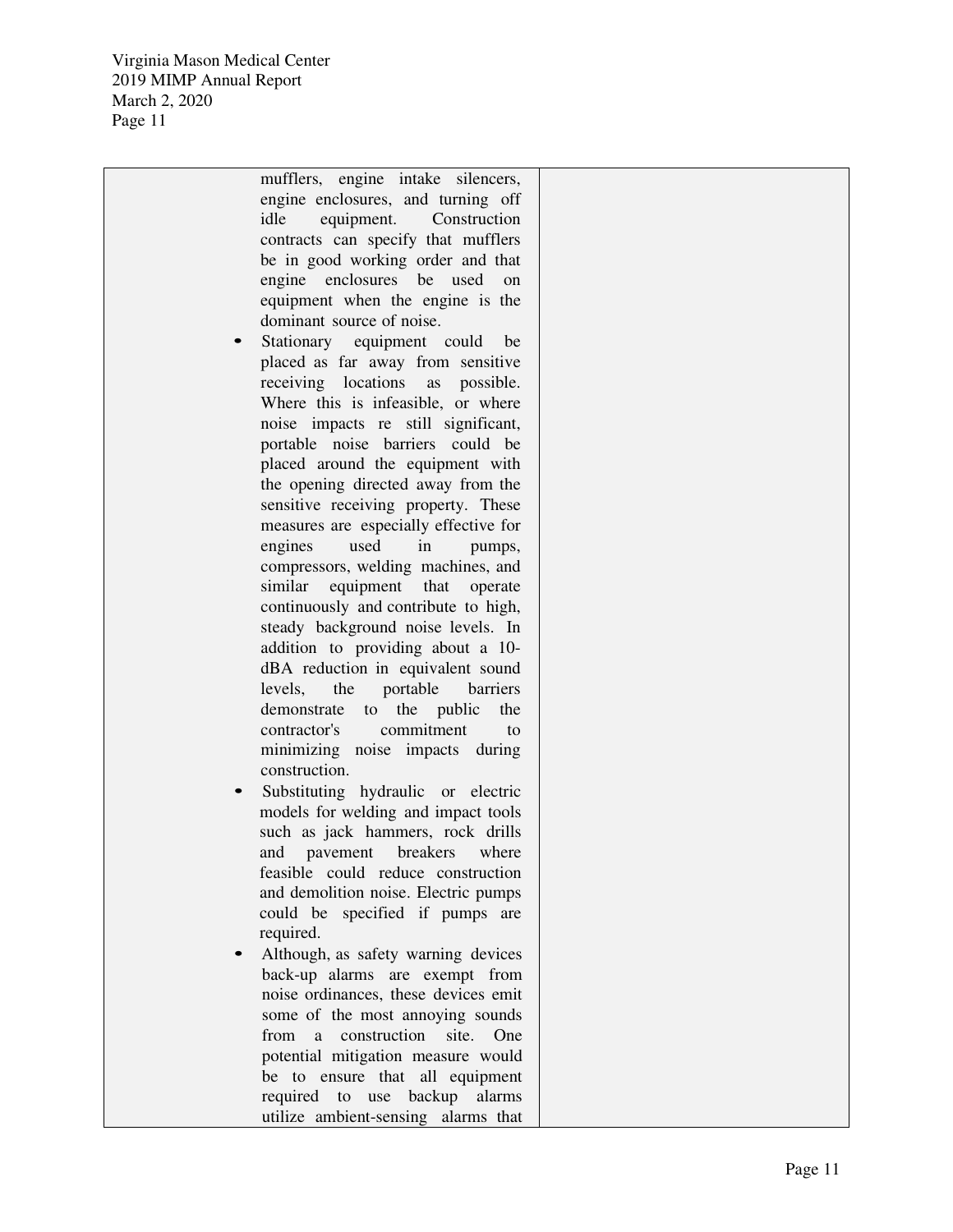> broadcast a warning sound loud enough to be heard over background noise -- but without having to use a preset, maximum volume. An even better alternative would be to use fixed volume or ambient-sensing broadband backup alarms instead of typical pure tone alarms. Broadband alarms have been found to be very effective in reducing annoying noise from construction sites. Requiring operators to lift rather than drag materials wherever feasible can also minimize noise from material handling.

• Construction staging areas expected to be in use for more than a few weeks should be placed as far as possible from sensitive receivers, particularly residences. Likewise, in areas where construction would occur within about 200 ft. of existing uses (such as residences, schools/classrooms, and noisesensitive businesses), effective noise control measures (possibly outlined in a construction noise management plan) should be employed to minimize the potential for noise impacts. In addition to placing noiseproducing equipment as far as possible from homes and businesses, such control could include using quiet equipment and temporary noise barriers to shield sensitive uses, and orienting the work areas to minimize noise transmission to sensitive off- site locations. Although the overall construction sound levels will vary with the type of equipment used, common sense distance attenuation should be applied. Additionally, effort could be made by VMMC to plan the construction schedule to the extent feasible with nearby sensitive receivers to avoid the loudest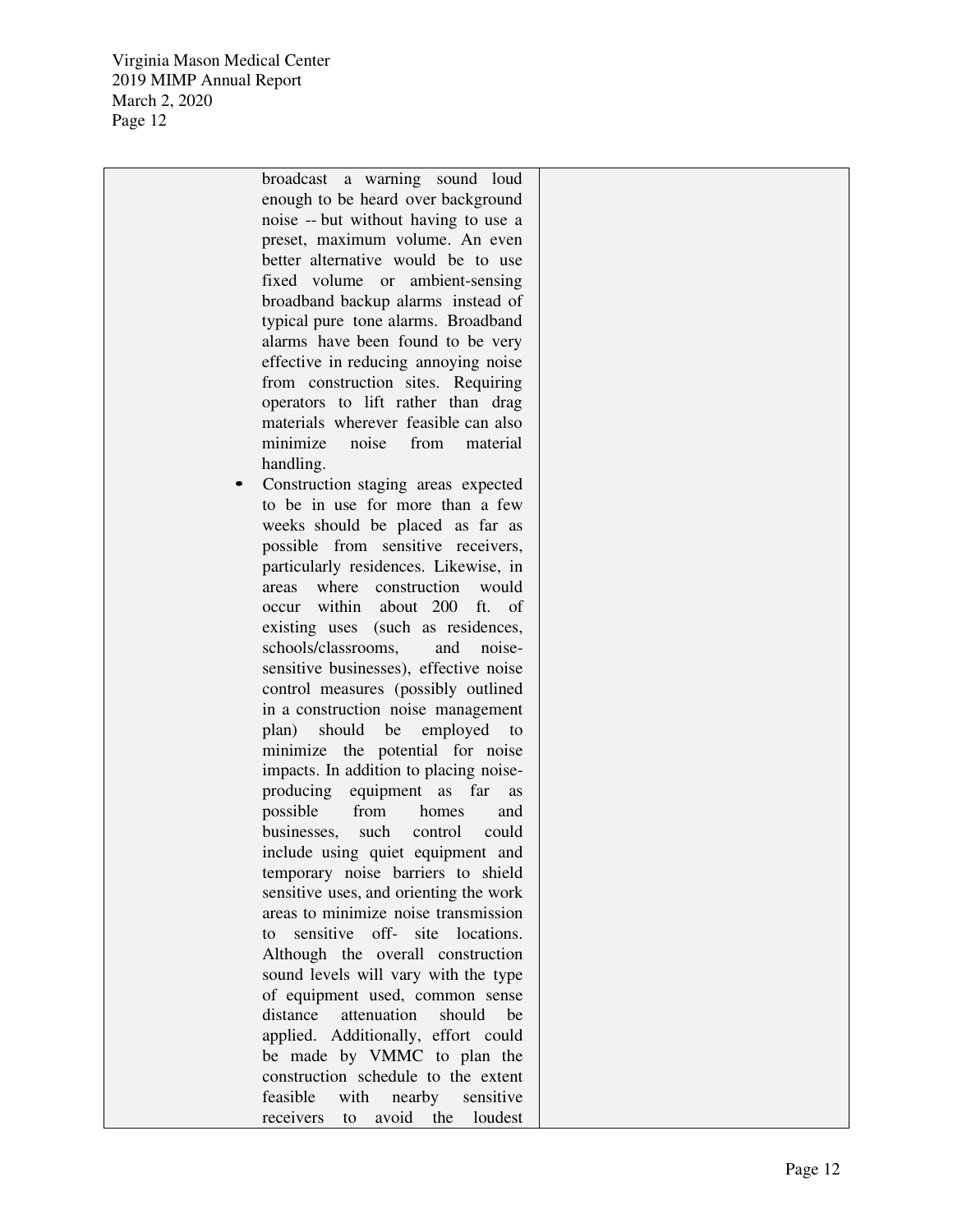| activities (e.g., demolition or jack-<br>the<br>hammering)<br>during<br>most<br>sensitive time periods (10 PM to 7 |
|--------------------------------------------------------------------------------------------------------------------|
|                                                                                                                    |
|                                                                                                                    |
| AM weekdays, 10 PM to 9 AM                                                                                         |
| weekends). A construction noise                                                                                    |
|                                                                                                                    |
| management plan would again be an                                                                                  |
| appropriate<br>location<br>to identify                                                                             |
| conflicts<br>of<br>these<br>types<br>and                                                                           |
| establish less- intrusive construction                                                                             |
| schedules.                                                                                                         |
| During Construction for Future Development - Historic<br>No action in reporting period                             |
| Resource                                                                                                           |
|                                                                                                                    |
| 33.<br>Care should be taken in order to avoid structural                                                           |
| damage to nearby buildings that could occur due to                                                                 |
| construction-related vibrations and/or earthwork.                                                                  |
| Excavation, earthwork, pile driving etc. should be designed                                                        |
| and/or monitored to minimize and/or immediately address                                                            |
| any such impacts to historic properties. Monitoring could                                                          |
|                                                                                                                    |
| include crack monitors, periodic observation, and                                                                  |
| photography to document the structural integrity of                                                                |
| historic buildings and determine whether there was                                                                 |
| resulting damage of interior or exterior finishes, or                                                              |
| exterior masonry and/or framing. If such damage                                                                    |
| occurred, repairs should be made to the affected                                                                   |
| buildings.                                                                                                         |
| No action in reporting period<br>Care should be taken in order to avoid or limit the<br>34.                        |
| introduction of atmospheric elements that could alter                                                              |
| and/or potentially damage historic building fabric or                                                              |
| architectural features of historic resources. Construction                                                         |
| activity could be monitored in order to prevent and address                                                        |
| any such impacts to historic properties. Dust control measures                                                     |
| would be implemented.                                                                                              |
|                                                                                                                    |
|                                                                                                                    |
| During Construction for Future Development - Traffic and<br>No action in reporting period                          |
| Parking                                                                                                            |
|                                                                                                                    |
| 35.<br>Development and Implementation of a                                                                         |
| Construction Management Plan (CMP) for proposals that                                                              |
| require demolition and/or construction that affects on or off                                                      |
| site parking, existing pedestrian, bicycle, and vehicular                                                          |
| circulation patterns or transit routes or stops. The CMP                                                           |
| would be coordinated with DPD, SDOT and VMMC. The                                                                  |
| following elements shall be included in the CMP, if                                                                |
| applicable:                                                                                                        |
|                                                                                                                    |
|                                                                                                                    |
| Construction<br>Parking<br>Management<br>a.<br>Implementation of a construction · parking                          |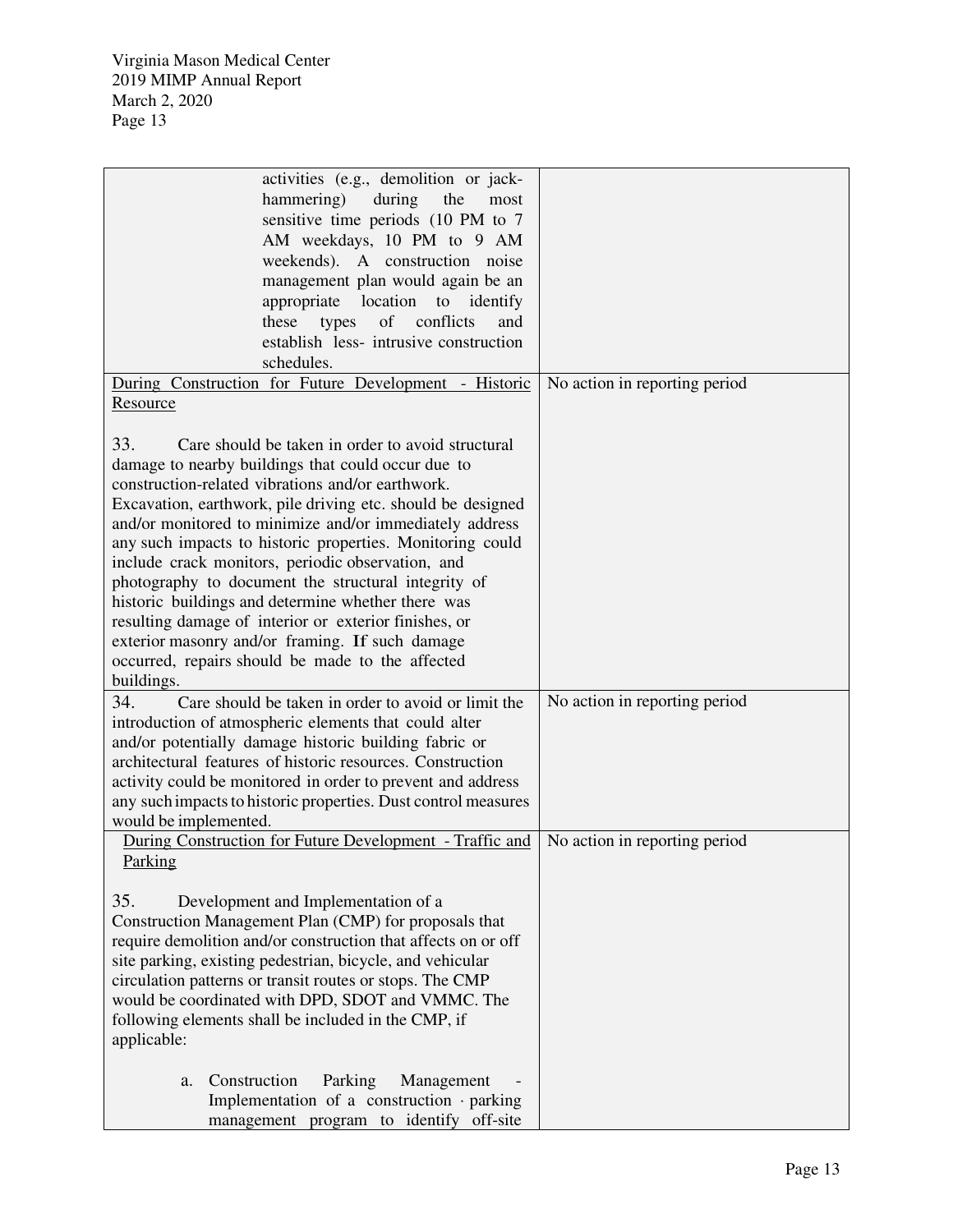parking supplies for construction workers and minimize impacts to VMMC parking supplies and surrounding public parking supplies.

- b. Construction Traffic/Street and Sidewalk Closures - demolition, earthwork excavating, concrete and other truck routing plans will be developed and submitted for approval through SDOT for site-specific development. Truck routing plans may include limitations on hauling of debris, earth and construction materials during peak hours. Traffic and pedestrian control signage and flaggers will be used as necessary to facilitate traffic and pedestrian flow per the requirements of any street use permit issued by SDOT. Sidewalk closures maybe required to protect the public or provide site access during construction. If such closures are necessary, a plan specifying phasing and timing will be submitted to SDOT for approval. Other mitigation measures could include:
	- Coordinate with Metro transit relative to construction activity that could affect transit service proximate to the project site.
	- Where existing sidewalks or walkways are temporarily closed during construction, develop alternative routes to maintain pedestrian circulation patterns.
	- Enclose construction sites with a cyclone fence and cover walkways with staging for pedestrian safety.
	- Include a parking provision in construction contracts between VMMC and th general contractor and between the general contractor and subcontractors, such as specifying where construction workers should park, shuttles, etc.
	- Minimize any lane closures on Madison, Boren, and Seneca.
	- To the extent possible, schedule deliveries at off peak times to avoid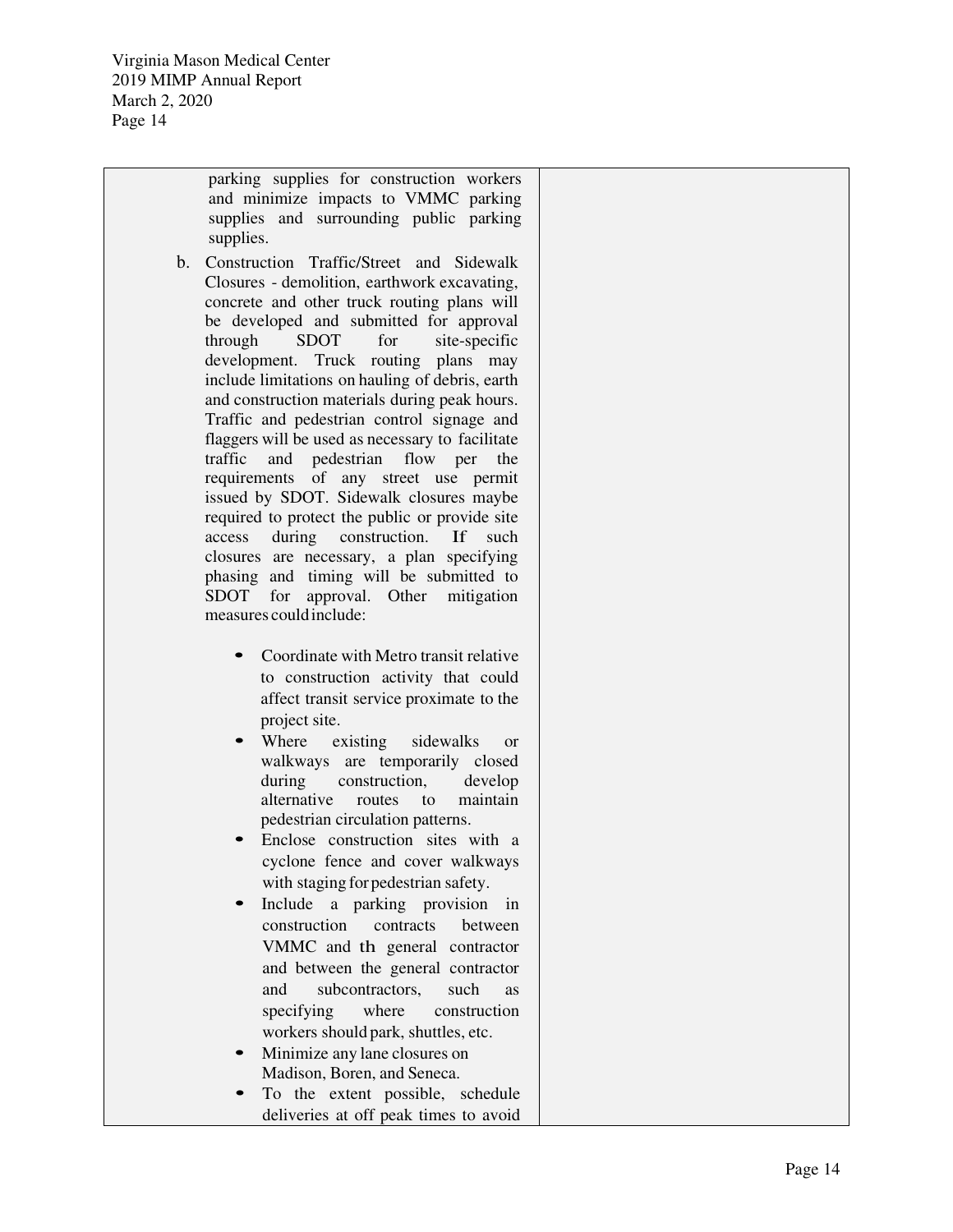| congestion.                                                    |                                             |
|----------------------------------------------------------------|---------------------------------------------|
| Develop a parking phasing plan to<br>$\bullet$                 |                                             |
| minimize disruptions to the parking                            |                                             |
| supply serving VMMC patients and                               |                                             |
| visitors.                                                      |                                             |
| Restrict peak period truck traffic                             |                                             |
| During Construction for Future Development - Public            | No action in reporting period               |
| Services                                                       |                                             |
|                                                                |                                             |
| 36.<br>The portions of the site that are under construction    |                                             |
| during phased redevelopment could be fenced and lit, as        |                                             |
| well as monitored by surveillance cameras to help prevent      |                                             |
| construction site theft and vandalism.                         |                                             |
| 37.<br>During demolition and construction, recycle             | Virginia Mason recycles construction        |
| construction and debris waste to the extent feasible, based on | wastes and other wastes, as appropriate,    |
| the existence of hazardous materials.                          | and to the extent feasible.                 |
| <b>During Operation</b>                                        | Ambulance noise continues to be a           |
| Noise                                                          | concern to the community. The               |
| 38.                                                            | Emergency Responders have reported to       |
| Potential noise impacts from emergency vehicle                 | Virginia Mason that their insurance and     |
| sirens are exempt from the City noise limits. However,         | safety programs require them to use         |
| VMMC, commercial ambulance companies, Medic One                | sirens. Virginia Mason does not have the    |
| and the City should work jointly to address ambulance-         | ability to influence their risk management, |
| related noise impacts between midnight and 6 AM                | as they are independent corporations.       |
|                                                                | No action in reporting period. No           |
| 39.<br>Potential noise impacts could also result from new      | complaints received.                        |
| HVAC equipment and other mechanical equipment                  |                                             |
| associated with new or renovated facilities and from loading   |                                             |
| docks and any refuse-hauling sites near off-site receivers.    |                                             |
| The following processes could be implemented to reduce the     |                                             |
| potential for noise impacts from these sources and activities. |                                             |
| Select and position HVAC and air handling<br>a.                |                                             |
| equipment to minimize noise impacts and                        |                                             |
| maximize noise reduction to the extent                         |                                             |
| possible. When conducting analyses to                          |                                             |
| ensure compliance with the Seattle noise                       |                                             |
| limits, assess sound levels as they relate                     |                                             |
| to the nearest residential uses and any                        |                                             |
| adjacent commercial locations.                                 |                                             |
| b. Locate and control exhaust vents for all                    |                                             |
| underground parking facilities to reduce                       |                                             |
| noise at both on- and off-site residential                     |                                             |
| uses and to ensure compliance with the City                    |                                             |
| noise limits.                                                  |                                             |
| Design and site loading docks with<br>$c_{\cdot}$              |                                             |
| consideration of nearby sensitive receivers                    |                                             |
| and to ensure that noise from truck traffic to                 |                                             |
| and from the docks and from loading                            |                                             |
| activities would comply with the City noise                    |                                             |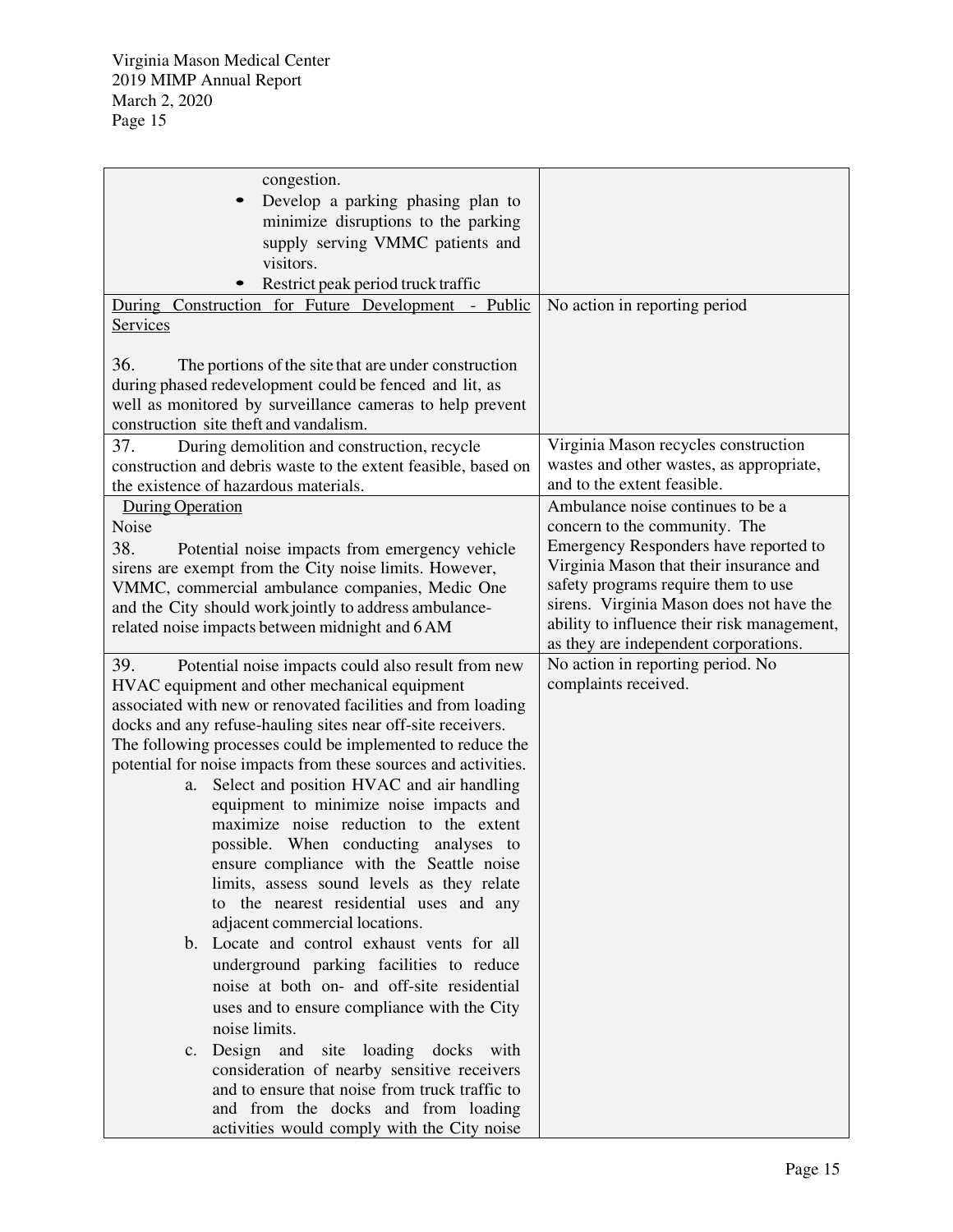| limits. In locations where loading docks are<br>located near on- and off-site sensitive<br>receivers, evaluate the feasibility<br>of<br>mitigation measures such as implementing<br>to<br>limit<br>noisy<br>restrictions<br>activities<br>associated with deliveries to daytime hours.<br>d. To the extent feasible, design garbage and<br>collection<br>minimize<br>recycling<br>to<br><sub>or</sub><br>eliminate line-of-sight to nearby sensitive<br>receivers. In addition, work with the<br>collection vendors to schedule collections at<br>appropriate (i.e., least intrusive) times. For<br>example, garbage and recycle hauling<br>contracts could specifically limit pickups to<br>daytime hours so as to avoid potential noise<br>impacts from such activities at night |                                                                                                                                                                                                                                                 |
|------------------------------------------------------------------------------------------------------------------------------------------------------------------------------------------------------------------------------------------------------------------------------------------------------------------------------------------------------------------------------------------------------------------------------------------------------------------------------------------------------------------------------------------------------------------------------------------------------------------------------------------------------------------------------------------------------------------------------------------------------------------------------------|-------------------------------------------------------------------------------------------------------------------------------------------------------------------------------------------------------------------------------------------------|
| 40.<br>Minimize the potential for noise impacts resulting<br>from regular testing of emergency generators by locating the<br>equipment away from sensitive receptors, and equipping the<br>generators with noise controls, including installation of a<br>silencer on the power source and mounting the generator on<br>an isolation system to control ground borne vibration.                                                                                                                                                                                                                                                                                                                                                                                                     | Virginia Mason tests their emergency<br>generators monthly in the early AM. No<br>complaints have been received from<br>neighbors. The Jones generators are well-<br>shielded. No new complaints have been<br>received in the reporting period. |
| 41.<br>Minimize the potential for noise impacts related to<br>outdoor maintenance activities by ensuring outdoor<br>maintenance is restricted to daytime hours, whenever<br>possible. In addition, minimize the impacts of any noisy<br>outdoor work, such as lawn mowing and leaf blowing, by<br>using the quietest available power equipment and limiting its<br>duration when working near (e.g., within 200 feet) sensitive<br>receivers. Finally, as redevelopment occurs, install exterior<br>electrical outlets at appropriate locations on campus to<br>enable the use of electric power maintenance tools when<br>possible.                                                                                                                                               | No changes to current operations during<br>reporting period. No complaints received.                                                                                                                                                            |
| Aesthetics<br>42.<br>Potential skybridges will be designed and<br>constructed with materials that would contribute to<br>transparency of the skybridge to the extent possible in order<br>to minimize potential impacts to view corridors on<br>campus. Height and width of skybridges will be limited to<br>accommodate the passage of people and supplies between<br>buildings. Approval of the location and final design of any<br>skybridges will occur through the City's Term Permit process                                                                                                                                                                                                                                                                                 | No action in reporting period                                                                                                                                                                                                                   |
| Light and Glare<br>43.<br>Control light spillage and light trespass, including<br>direct glare, through lighting design measures, such as<br>luminaire locations, light distributions, aiming angles,<br>mounting heights, and shielding. Direct the light from                                                                                                                                                                                                                                                                                                                                                                                                                                                                                                                    | No action in reporting period                                                                                                                                                                                                                   |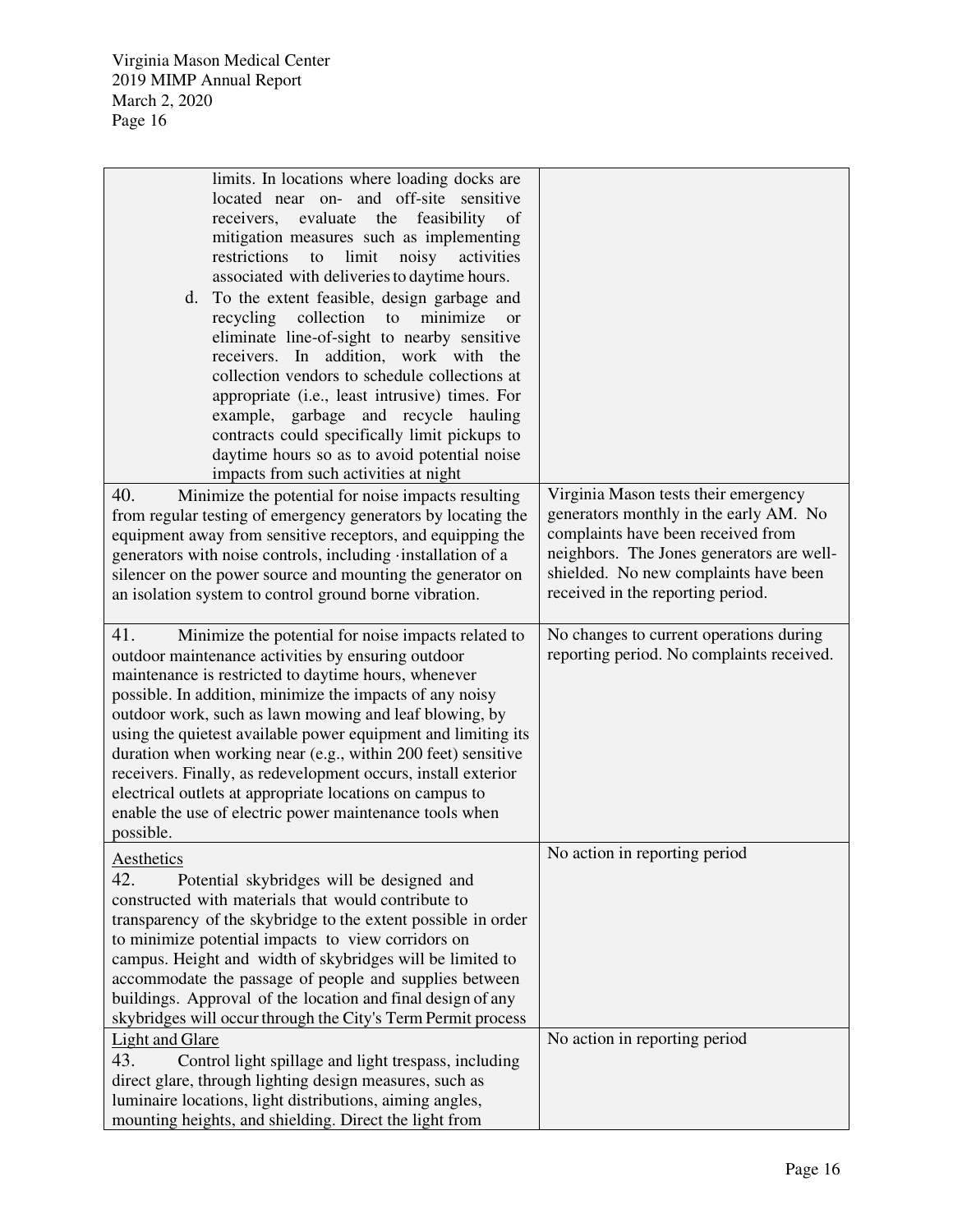| exterior lighting fixtures downward and/or upward and away<br>from off-site residential land uses.                                                                                                                                                                                                                                                                                                                                                                                               |                                                                                                                                               |
|--------------------------------------------------------------------------------------------------------------------------------------------------------------------------------------------------------------------------------------------------------------------------------------------------------------------------------------------------------------------------------------------------------------------------------------------------------------------------------------------------|-----------------------------------------------------------------------------------------------------------------------------------------------|
| 44.<br>Design new buildings with low reflective glass,<br>window recesses and overhangs, and facade modulation to<br>limit light and glare impacts to pedestrians, motorists and<br>nearby residents                                                                                                                                                                                                                                                                                             | No action in reporting period                                                                                                                 |
| 45.<br>Use street trees, landscaping and screening at<br>ground level to obstruct reflected glare from impacting off-<br>site receptors.                                                                                                                                                                                                                                                                                                                                                         | Virginia Mason continues to improve the<br>landscaping on the campus, per their<br>landscaping master plan.                                   |
| 46.<br>Include landscaping or screens at the edges of<br>parking lots and parking structures to obstruct light and glare<br>caused by vehicle headlights.                                                                                                                                                                                                                                                                                                                                        | No action in reporting period                                                                                                                 |
| 47.<br>Design street-level retail activities to shield light to<br>minimize spilling over onto adjacent residential areas.                                                                                                                                                                                                                                                                                                                                                                       | No action in reporting period                                                                                                                 |
| Equip interior lighting with automatic shut-off<br>48.<br>devices consistent with code, function and safety<br>requirements.                                                                                                                                                                                                                                                                                                                                                                     | Virginia Mason has been replacing select<br>interior fixtures with new LED fixtures<br>whose switching is appropriate and code-<br>compliant. |
| 49.<br>Provide pedestrian-scale lighting consistent with<br>code, function and safety requirements.                                                                                                                                                                                                                                                                                                                                                                                              | No action in reporting period                                                                                                                 |
| 50.<br>Where feasible, limit the amount of reflective<br>surfaces.                                                                                                                                                                                                                                                                                                                                                                                                                               | No action in reporting period                                                                                                                 |
| <b>Shadows</b><br>51.<br>To the extent feasible, orient the massing of the<br>new buildings on adjacent campus open spaces and offsite<br>residential uses to minimize the potential shadow impacts to<br>these campus resources and offsite uses.                                                                                                                                                                                                                                               | No action in reporting period                                                                                                                 |
| <b>Historic Resources</b><br>52.<br>Prior to the approval of a demolition permit for a<br>building that was constructed 50 years ago or earlier, an<br>historical analysis will be required to be submitted to the<br>City. An analysis of potential impacts caused by new<br>buildings constructed adjacent or across the street from a<br>designated historic Landmark is also required at the time of<br>Master Use Permit submittal, and will be referred to DON<br>for review and approval. | No action in reporting period                                                                                                                 |
| Transportation<br>53.<br>As part of each project, ensure that pedestrian and<br>vehicular circulation needs are addressed in a manner<br>consistent with the campus wayfinding plan.                                                                                                                                                                                                                                                                                                             | No action in reporting period                                                                                                                 |
| 54.<br>As part of each project, provide frontage<br>improvements to ensure that pedestrian facilities meet<br>.established city standards at the time of redevelopment.<br>The extent of such improvements should take into account<br>'priority design features' as described in the SDOT Right of<br>Way Manual and the intent of the VMMC Master Plan<br>Design Guidelines.                                                                                                                   | No action in reporting period                                                                                                                 |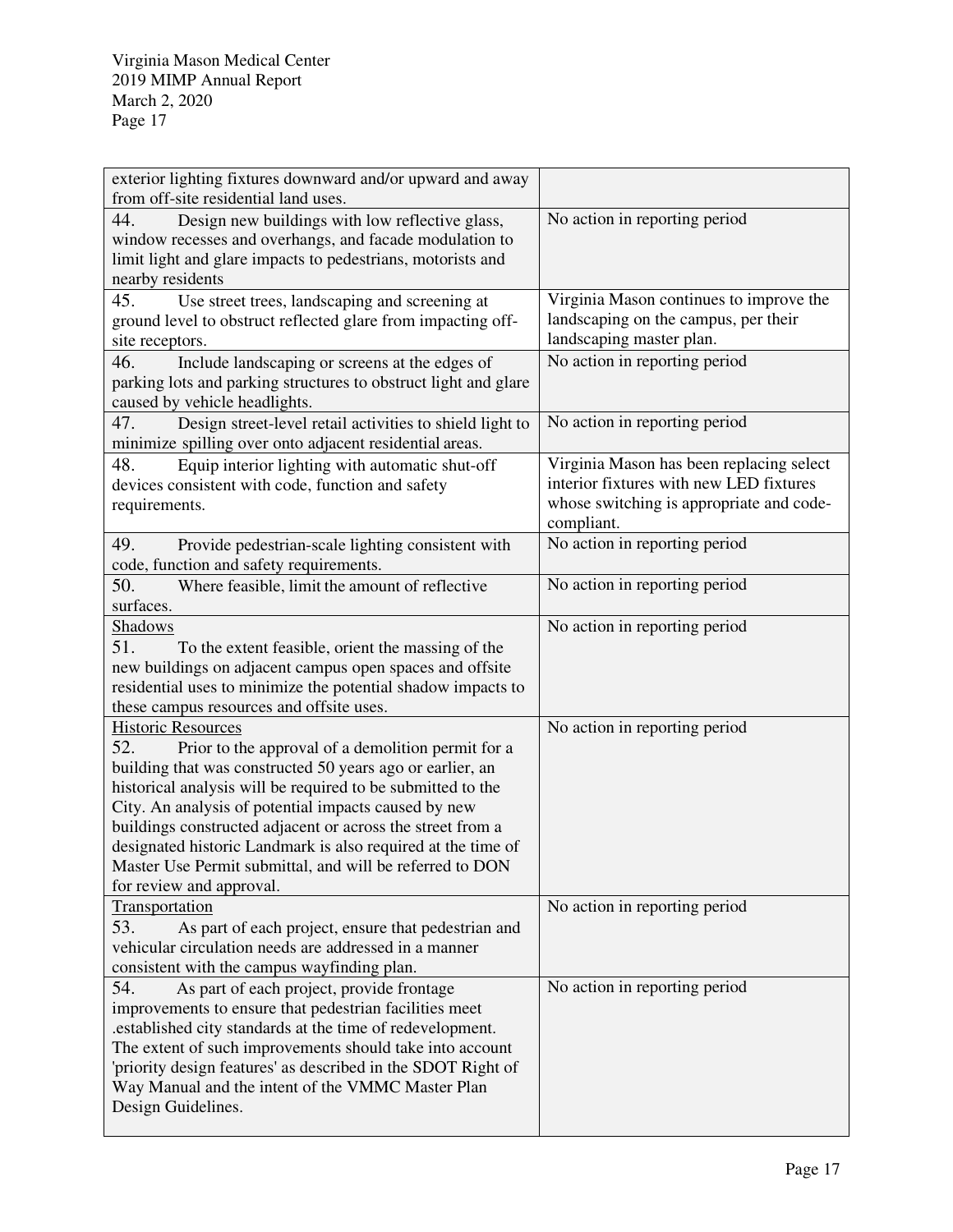| No action in reporting period<br>55.<br>The redevelopment of the 1000 Madison Block<br>under the Proposed Action is of particular significance to<br>the Madison Street corridor and should take into account<br>the need for frontage improvements that would support the<br>planned 'High Capacity Transit Corridor' as well as<br>providing amenities that exceed code requirements that<br>would enhance the pedestrian experience along this<br>segment of Madison Street. Such amenities could include<br>seating areas, more extensive landscaping than required by<br>code, a transit stop shelter that is integrated with the<br>building design, retail uses that help activate the frontage,<br>and weather protection.<br>No action in reporting period<br>56.<br>As part of the review process for master plan<br>projects:<br>Apply updated TMP elements and assess TMP<br>a)<br>performance<br>Update MIMP parking requirements and<br>b)<br>reassess long-term campus parking supply<br>recommendations<br>Assess operational and safety conditions for<br>$\mathbf{c})$<br>proposed garage accesses and loading areas<br>Assess pedestrian, truck, and vehicular<br>$\rm d)$<br>circulation conditions, and identify safety<br>deficiencies that could be remedied as part of the<br>project under review.<br>Assess loading berth requirements and<br>e)<br>where possible consolidate facilities so that the<br>number of berths campus wide is less than the code<br>requirement.<br>Assess truck delivery routes between<br>f)<br>VMMC and I-5 and along Boren Street and |  |  |
|------------------------------------------------------------------------------------------------------------------------------------------------------------------------------------------------------------------------------------------------------------------------------------------------------------------------------------------------------------------------------------------------------------------------------------------------------------------------------------------------------------------------------------------------------------------------------------------------------------------------------------------------------------------------------------------------------------------------------------------------------------------------------------------------------------------------------------------------------------------------------------------------------------------------------------------------------------------------------------------------------------------------------------------------------------------------------------------------------------------------------------------------------------------------------------------------------------------------------------------------------------------------------------------------------------------------------------------------------------------------------------------------------------------------------------------------------------------------------------------------------------------------------------------------------------------------------------------------|--|--|
|                                                                                                                                                                                                                                                                                                                                                                                                                                                                                                                                                                                                                                                                                                                                                                                                                                                                                                                                                                                                                                                                                                                                                                                                                                                                                                                                                                                                                                                                                                                                                                                                |  |  |
|                                                                                                                                                                                                                                                                                                                                                                                                                                                                                                                                                                                                                                                                                                                                                                                                                                                                                                                                                                                                                                                                                                                                                                                                                                                                                                                                                                                                                                                                                                                                                                                                |  |  |
|                                                                                                                                                                                                                                                                                                                                                                                                                                                                                                                                                                                                                                                                                                                                                                                                                                                                                                                                                                                                                                                                                                                                                                                                                                                                                                                                                                                                                                                                                                                                                                                                |  |  |
|                                                                                                                                                                                                                                                                                                                                                                                                                                                                                                                                                                                                                                                                                                                                                                                                                                                                                                                                                                                                                                                                                                                                                                                                                                                                                                                                                                                                                                                                                                                                                                                                |  |  |
|                                                                                                                                                                                                                                                                                                                                                                                                                                                                                                                                                                                                                                                                                                                                                                                                                                                                                                                                                                                                                                                                                                                                                                                                                                                                                                                                                                                                                                                                                                                                                                                                |  |  |
|                                                                                                                                                                                                                                                                                                                                                                                                                                                                                                                                                                                                                                                                                                                                                                                                                                                                                                                                                                                                                                                                                                                                                                                                                                                                                                                                                                                                                                                                                                                                                                                                |  |  |
|                                                                                                                                                                                                                                                                                                                                                                                                                                                                                                                                                                                                                                                                                                                                                                                                                                                                                                                                                                                                                                                                                                                                                                                                                                                                                                                                                                                                                                                                                                                                                                                                |  |  |
|                                                                                                                                                                                                                                                                                                                                                                                                                                                                                                                                                                                                                                                                                                                                                                                                                                                                                                                                                                                                                                                                                                                                                                                                                                                                                                                                                                                                                                                                                                                                                                                                |  |  |
|                                                                                                                                                                                                                                                                                                                                                                                                                                                                                                                                                                                                                                                                                                                                                                                                                                                                                                                                                                                                                                                                                                                                                                                                                                                                                                                                                                                                                                                                                                                                                                                                |  |  |
|                                                                                                                                                                                                                                                                                                                                                                                                                                                                                                                                                                                                                                                                                                                                                                                                                                                                                                                                                                                                                                                                                                                                                                                                                                                                                                                                                                                                                                                                                                                                                                                                |  |  |
|                                                                                                                                                                                                                                                                                                                                                                                                                                                                                                                                                                                                                                                                                                                                                                                                                                                                                                                                                                                                                                                                                                                                                                                                                                                                                                                                                                                                                                                                                                                                                                                                |  |  |
|                                                                                                                                                                                                                                                                                                                                                                                                                                                                                                                                                                                                                                                                                                                                                                                                                                                                                                                                                                                                                                                                                                                                                                                                                                                                                                                                                                                                                                                                                                                                                                                                |  |  |
|                                                                                                                                                                                                                                                                                                                                                                                                                                                                                                                                                                                                                                                                                                                                                                                                                                                                                                                                                                                                                                                                                                                                                                                                                                                                                                                                                                                                                                                                                                                                                                                                |  |  |
|                                                                                                                                                                                                                                                                                                                                                                                                                                                                                                                                                                                                                                                                                                                                                                                                                                                                                                                                                                                                                                                                                                                                                                                                                                                                                                                                                                                                                                                                                                                                                                                                |  |  |
|                                                                                                                                                                                                                                                                                                                                                                                                                                                                                                                                                                                                                                                                                                                                                                                                                                                                                                                                                                                                                                                                                                                                                                                                                                                                                                                                                                                                                                                                                                                                                                                                |  |  |
|                                                                                                                                                                                                                                                                                                                                                                                                                                                                                                                                                                                                                                                                                                                                                                                                                                                                                                                                                                                                                                                                                                                                                                                                                                                                                                                                                                                                                                                                                                                                                                                                |  |  |
|                                                                                                                                                                                                                                                                                                                                                                                                                                                                                                                                                                                                                                                                                                                                                                                                                                                                                                                                                                                                                                                                                                                                                                                                                                                                                                                                                                                                                                                                                                                                                                                                |  |  |
|                                                                                                                                                                                                                                                                                                                                                                                                                                                                                                                                                                                                                                                                                                                                                                                                                                                                                                                                                                                                                                                                                                                                                                                                                                                                                                                                                                                                                                                                                                                                                                                                |  |  |
|                                                                                                                                                                                                                                                                                                                                                                                                                                                                                                                                                                                                                                                                                                                                                                                                                                                                                                                                                                                                                                                                                                                                                                                                                                                                                                                                                                                                                                                                                                                                                                                                |  |  |
|                                                                                                                                                                                                                                                                                                                                                                                                                                                                                                                                                                                                                                                                                                                                                                                                                                                                                                                                                                                                                                                                                                                                                                                                                                                                                                                                                                                                                                                                                                                                                                                                |  |  |
|                                                                                                                                                                                                                                                                                                                                                                                                                                                                                                                                                                                                                                                                                                                                                                                                                                                                                                                                                                                                                                                                                                                                                                                                                                                                                                                                                                                                                                                                                                                                                                                                |  |  |
|                                                                                                                                                                                                                                                                                                                                                                                                                                                                                                                                                                                                                                                                                                                                                                                                                                                                                                                                                                                                                                                                                                                                                                                                                                                                                                                                                                                                                                                                                                                                                                                                |  |  |
|                                                                                                                                                                                                                                                                                                                                                                                                                                                                                                                                                                                                                                                                                                                                                                                                                                                                                                                                                                                                                                                                                                                                                                                                                                                                                                                                                                                                                                                                                                                                                                                                |  |  |
|                                                                                                                                                                                                                                                                                                                                                                                                                                                                                                                                                                                                                                                                                                                                                                                                                                                                                                                                                                                                                                                                                                                                                                                                                                                                                                                                                                                                                                                                                                                                                                                                |  |  |
|                                                                                                                                                                                                                                                                                                                                                                                                                                                                                                                                                                                                                                                                                                                                                                                                                                                                                                                                                                                                                                                                                                                                                                                                                                                                                                                                                                                                                                                                                                                                                                                                |  |  |
|                                                                                                                                                                                                                                                                                                                                                                                                                                                                                                                                                                                                                                                                                                                                                                                                                                                                                                                                                                                                                                                                                                                                                                                                                                                                                                                                                                                                                                                                                                                                                                                                |  |  |
|                                                                                                                                                                                                                                                                                                                                                                                                                                                                                                                                                                                                                                                                                                                                                                                                                                                                                                                                                                                                                                                                                                                                                                                                                                                                                                                                                                                                                                                                                                                                                                                                |  |  |
|                                                                                                                                                                                                                                                                                                                                                                                                                                                                                                                                                                                                                                                                                                                                                                                                                                                                                                                                                                                                                                                                                                                                                                                                                                                                                                                                                                                                                                                                                                                                                                                                |  |  |
|                                                                                                                                                                                                                                                                                                                                                                                                                                                                                                                                                                                                                                                                                                                                                                                                                                                                                                                                                                                                                                                                                                                                                                                                                                                                                                                                                                                                                                                                                                                                                                                                |  |  |
|                                                                                                                                                                                                                                                                                                                                                                                                                                                                                                                                                                                                                                                                                                                                                                                                                                                                                                                                                                                                                                                                                                                                                                                                                                                                                                                                                                                                                                                                                                                                                                                                |  |  |
|                                                                                                                                                                                                                                                                                                                                                                                                                                                                                                                                                                                                                                                                                                                                                                                                                                                                                                                                                                                                                                                                                                                                                                                                                                                                                                                                                                                                                                                                                                                                                                                                |  |  |
| other arterials to identify potential impacts to                                                                                                                                                                                                                                                                                                                                                                                                                                                                                                                                                                                                                                                                                                                                                                                                                                                                                                                                                                                                                                                                                                                                                                                                                                                                                                                                                                                                                                                                                                                                               |  |  |
| roadways along those routes.                                                                                                                                                                                                                                                                                                                                                                                                                                                                                                                                                                                                                                                                                                                                                                                                                                                                                                                                                                                                                                                                                                                                                                                                                                                                                                                                                                                                                                                                                                                                                                   |  |  |
| Reduce the impact of truck movements on<br>$\mathbf{g}$                                                                                                                                                                                                                                                                                                                                                                                                                                                                                                                                                                                                                                                                                                                                                                                                                                                                                                                                                                                                                                                                                                                                                                                                                                                                                                                                                                                                                                                                                                                                        |  |  |
| local streets and potential conflicts with                                                                                                                                                                                                                                                                                                                                                                                                                                                                                                                                                                                                                                                                                                                                                                                                                                                                                                                                                                                                                                                                                                                                                                                                                                                                                                                                                                                                                                                                                                                                                     |  |  |
| pedestrians by consolidating loading facilities and                                                                                                                                                                                                                                                                                                                                                                                                                                                                                                                                                                                                                                                                                                                                                                                                                                                                                                                                                                                                                                                                                                                                                                                                                                                                                                                                                                                                                                                                                                                                            |  |  |
| managing delivery schedules.                                                                                                                                                                                                                                                                                                                                                                                                                                                                                                                                                                                                                                                                                                                                                                                                                                                                                                                                                                                                                                                                                                                                                                                                                                                                                                                                                                                                                                                                                                                                                                   |  |  |
| Evaluate proposed bicycle parking facilities<br>h)                                                                                                                                                                                                                                                                                                                                                                                                                                                                                                                                                                                                                                                                                                                                                                                                                                                                                                                                                                                                                                                                                                                                                                                                                                                                                                                                                                                                                                                                                                                                             |  |  |
| through the following design elements :                                                                                                                                                                                                                                                                                                                                                                                                                                                                                                                                                                                                                                                                                                                                                                                                                                                                                                                                                                                                                                                                                                                                                                                                                                                                                                                                                                                                                                                                                                                                                        |  |  |
| Bicycle parking access should be                                                                                                                                                                                                                                                                                                                                                                                                                                                                                                                                                                                                                                                                                                                                                                                                                                                                                                                                                                                                                                                                                                                                                                                                                                                                                                                                                                                                                                                                                                                                                               |  |  |
| ramped and well lit.                                                                                                                                                                                                                                                                                                                                                                                                                                                                                                                                                                                                                                                                                                                                                                                                                                                                                                                                                                                                                                                                                                                                                                                                                                                                                                                                                                                                                                                                                                                                                                           |  |  |
| Bicycle parking should be located                                                                                                                                                                                                                                                                                                                                                                                                                                                                                                                                                                                                                                                                                                                                                                                                                                                                                                                                                                                                                                                                                                                                                                                                                                                                                                                                                                                                                                                                                                                                                              |  |  |
| close to building entrances or elevators if                                                                                                                                                                                                                                                                                                                                                                                                                                                                                                                                                                                                                                                                                                                                                                                                                                                                                                                                                                                                                                                                                                                                                                                                                                                                                                                                                                                                                                                                                                                                                    |  |  |
| in a parking structure.                                                                                                                                                                                                                                                                                                                                                                                                                                                                                                                                                                                                                                                                                                                                                                                                                                                                                                                                                                                                                                                                                                                                                                                                                                                                                                                                                                                                                                                                                                                                                                        |  |  |
| Short-term general bicycle parking                                                                                                                                                                                                                                                                                                                                                                                                                                                                                                                                                                                                                                                                                                                                                                                                                                                                                                                                                                                                                                                                                                                                                                                                                                                                                                                                                                                                                                                                                                                                                             |  |  |
| areas should be sheltered and secure                                                                                                                                                                                                                                                                                                                                                                                                                                                                                                                                                                                                                                                                                                                                                                                                                                                                                                                                                                                                                                                                                                                                                                                                                                                                                                                                                                                                                                                                                                                                                           |  |  |
| staff bicycle parking<br>Long-term                                                                                                                                                                                                                                                                                                                                                                                                                                                                                                                                                                                                                                                                                                                                                                                                                                                                                                                                                                                                                                                                                                                                                                                                                                                                                                                                                                                                                                                                                                                                                             |  |  |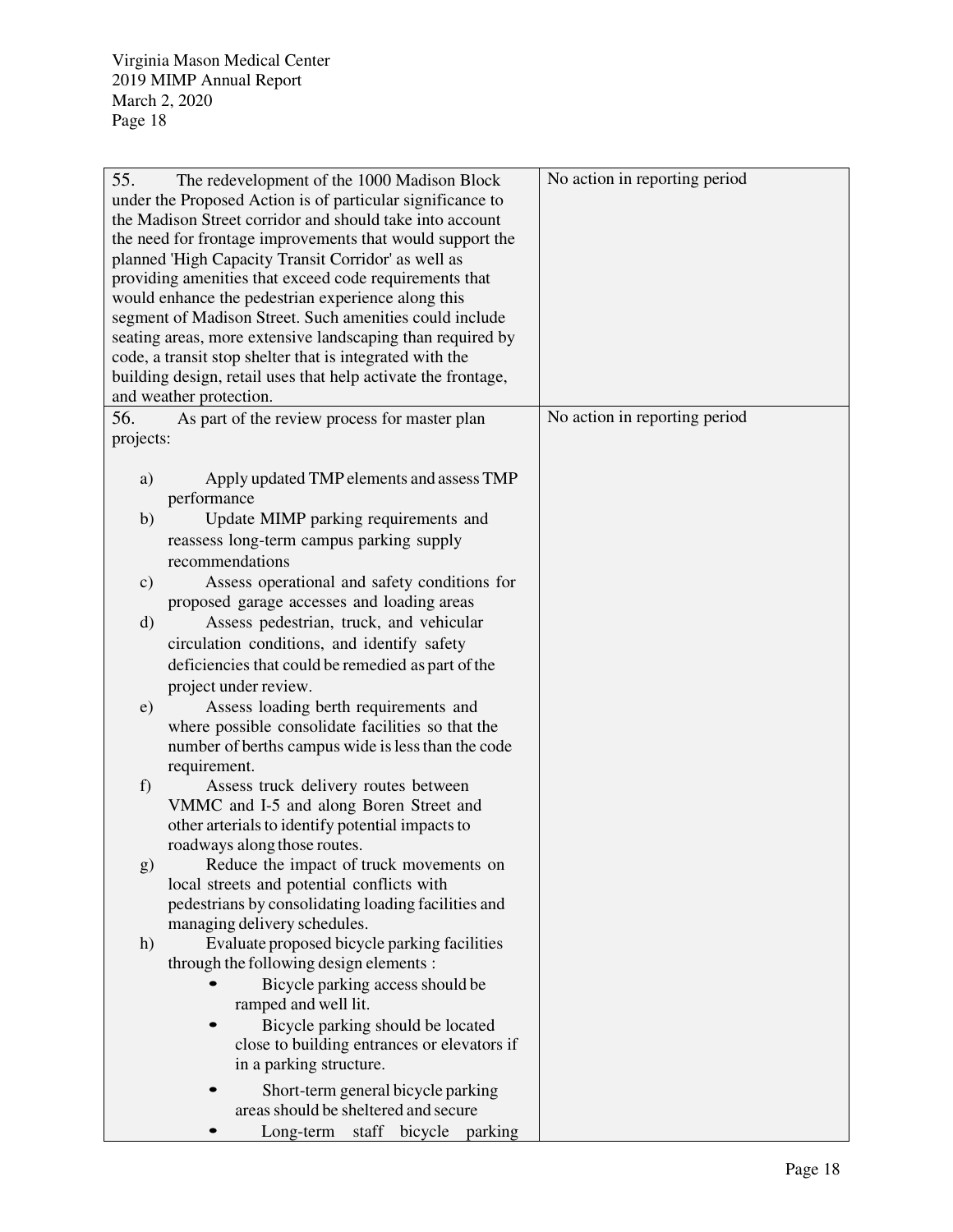| should be located in enclosures with                           |                                              |
|----------------------------------------------------------------|----------------------------------------------|
| secure access.                                                 |                                              |
| Staff lockers for bicycle equipment                            |                                              |
| should be provided in long-term bicycle                        |                                              |
| parking areas.                                                 |                                              |
| Bicycle racks should be designed to                            |                                              |
| allow a U-lock to secure the frame and                         |                                              |
| wheels to the rack.                                            |                                              |
| Bicycle parking should be separated                            |                                              |
| from motor vehicle parking.                                    |                                              |
| Shower facilities and locker rooms                             |                                              |
|                                                                |                                              |
| should be close to the bicycle parking area.                   |                                              |
| 57.<br>As part of the project level environmental review,      | The Bus Rapid Transit "G" line is            |
| evaluate the potential for increased vehicular traffic and, if | designed, and apparently awaiting            |
| warranted by anticipated project impacts, implement the        | approval to proceed. Virginia Mason has      |
| following roadway improvements to mitigate impacts.            | been working with the neighborhood to        |
|                                                                | express grave concerns about the final       |
| On 9th Ave from Madison to University<br>a.                    | alignment and the negative impacts of the    |
| Streets:                                                       | proposed transit line, especially the        |
| Add northbound and southbound                                  | proposal to eliminate most left turn lanes   |
| Madison<br>left<br>pockets<br>turn<br>at                       | off Madison, the street parking on           |
| Street/9th Ave within the existing                             | Madison and the small gains in transit       |
| road width.                                                    | speed for the significant impacts on the     |
| Signalize the intersection of Spring                           | community. First Hill is a community         |
| Street/9th<br>add<br>Avenue<br>and<br>a                        | that people travel TO and not just           |
| southbound left tum pocket and                                 | THROUGH. This line design prioritizes        |
| northbound right tum pocket on 9th                             | through traffic at the expense of the        |
| Avenue. As part of the redesign of                             | community's needs. We have also              |
| the intersection to add the turn                               | expressed concerns about the current plan    |
| pockets, work with King County                                 | to replace electric buses with diesel buses, |
| Metro to evaluate the relocation of                            | and have requested that First Hill be        |
| the existing transit stop to optimize                          | prioritized for electric buses when they     |
| commuter use and connections and                               | are available. To-date, there has been no    |
| avoid conflicts with<br>access<br>to                           | response to our concerns. The project        |
| Virginia Mason facilities. Maintain                            | appears to be moving forward without         |
| pedestrian<br>safety by<br>including                           | changing to meet these concerns.             |
| pedestrian crossing beacons<br>and                             |                                              |
| controls and curb bulbs on Spring                              |                                              |
| Street and on 9th Avenue if there is                           |                                              |
| adequate<br>road<br>width.<br>Add                              |                                              |
| northbound and southbound left tum                             |                                              |
| pockets at Seneca Street/ 9th Ave                              |                                              |
|                                                                |                                              |
| within the existing road width.                                |                                              |
| Improve sidewalks and roadway                                  |                                              |
| crossings to enhance pedestrian                                |                                              |
| part<br>of frontage<br>safety<br>as                            |                                              |
| improvements when the 9th Avenue                               |                                              |
| Garage and Buck Pavilion sites are                             |                                              |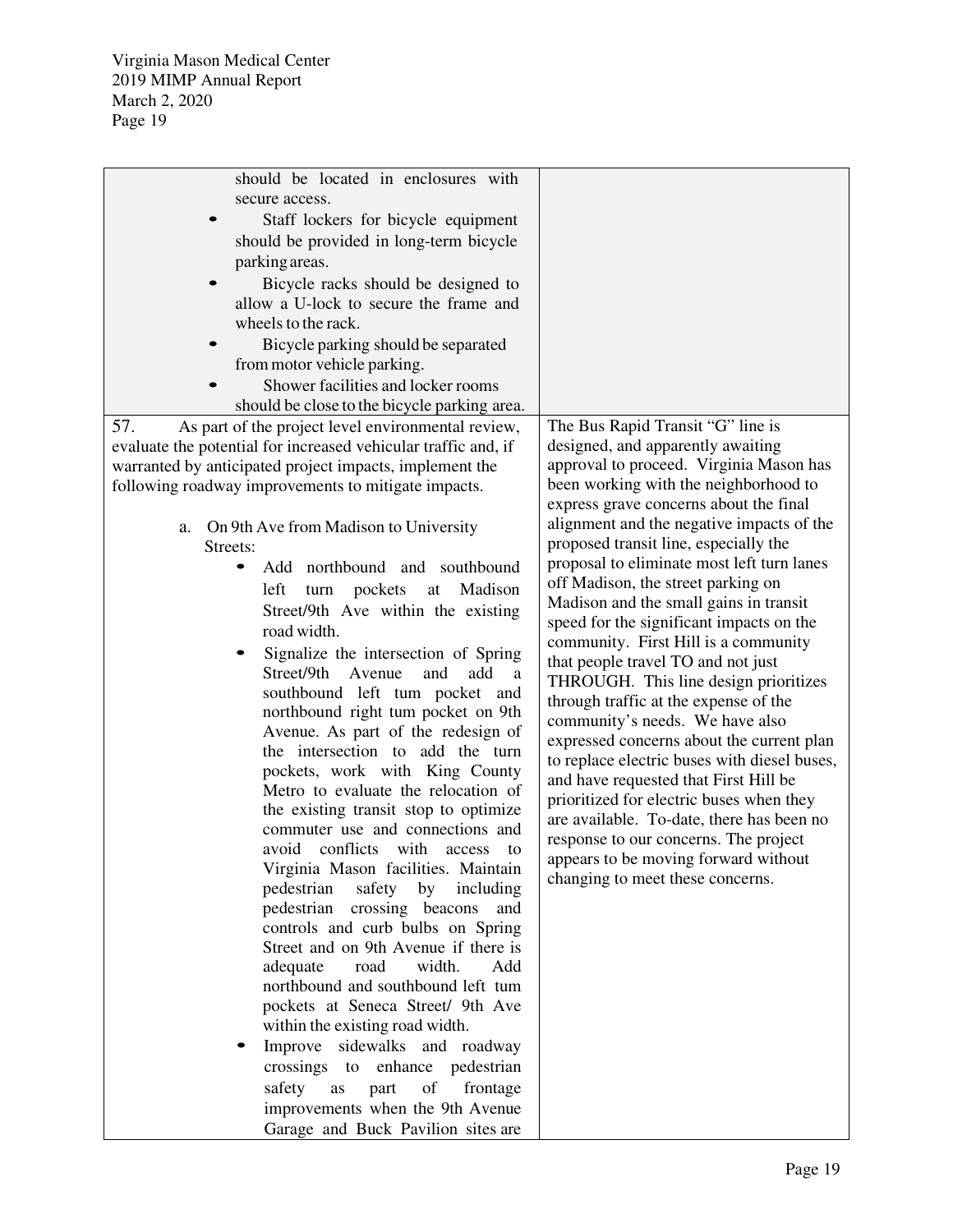| redeveloped.                                                  |                                            |
|---------------------------------------------------------------|--------------------------------------------|
| On Seneca Street:<br>$\mathbf b$ .                            |                                            |
| Signalize the intersection of Seneca                          |                                            |
| Street/ Terry Ave when the hospital                           |                                            |
| core is redeveloped and the south leg                         |                                            |
| of the intersection is constructed as a                       |                                            |
| garage access.                                                |                                            |
| Remove<br>the Lindeman<br>Garage                              |                                            |
| <b>Street</b><br>Seneca<br>and<br>access<br>on                |                                            |
| provide a new access on 9th Avenue                            |                                            |
| when the Lindeman Pavilion is                                 |                                            |
|                                                               |                                            |
| expanded.                                                     |                                            |
| c. At Spring Street/ 8th Ave, provide a                       |                                            |
| northbound right turn lane within the                         |                                            |
| existing road width or shift the stop control to              |                                            |
| the northbound/southbound movements.                          |                                            |
| Public Services - Police                                      | No action in reporting period.             |
| 58.<br>Include permanent site design features to help         |                                            |
| reduce criminal activity and calls for service, including:    |                                            |
| orienting buildings towards sidewalks, streets and/or public  |                                            |
| open spaces; providing convenient public connections          |                                            |
| between buildings onsite and to the surrounding area; and     |                                            |
| providing adequate lighting and visibility onsite, including  |                                            |
| pedestrian lighting.                                          |                                            |
| 59.<br>Apply Crime Prevention through Environmental           | No action in reporting period              |
| Design (CPTED) principles to the development of its open      |                                            |
| space and public amenities to enhance the safety and          |                                            |
| security of the areas.                                        |                                            |
| Public Services - Water/Sewer/Storm water                     | No action in reporting period              |
| 60.<br>Evaluate the impact of development on the sewer        |                                            |
| infrastructure from the development site to where SPU's       |                                            |
| collection system connects to King County interceptors        |                                            |
| (approximately 4,500 LF downstream).                          |                                            |
| 61.<br>Consider the installation of low impact                | No action in reporting period              |
| development measures such as bioretention cells or            |                                            |
| bioretention planters to reduce the demand on storm water     |                                            |
| infrastructure.                                               |                                            |
| 62.<br>Continue implementation of EnviroMason                 | No changes in reporting period             |
| measures and other measures to reduce the demand on           |                                            |
| water and sewer.                                              |                                            |
| 63.<br>Implement the VMMC's Goal and Objective - To           | Virginia Mason continues to strive to      |
| build facilities that are resource-efficient - Participate in | recycle as many of our waste streams as    |
| the Seattle 2030 District challenge. Public Services - Solid  | feasible, in conjunction with the          |
| Waste Continue implementation of EnviroMason measures,        | requirements of the diverse waste haulers. |
| VMMC's environmental stewardship initiative, to include       | This has become more challenging           |
| waste reduction programs, such as recycling operating         | recently as our waste haulers are          |
| room plastics, food waste composting, hazardous waste         | increasing their compliance requirements   |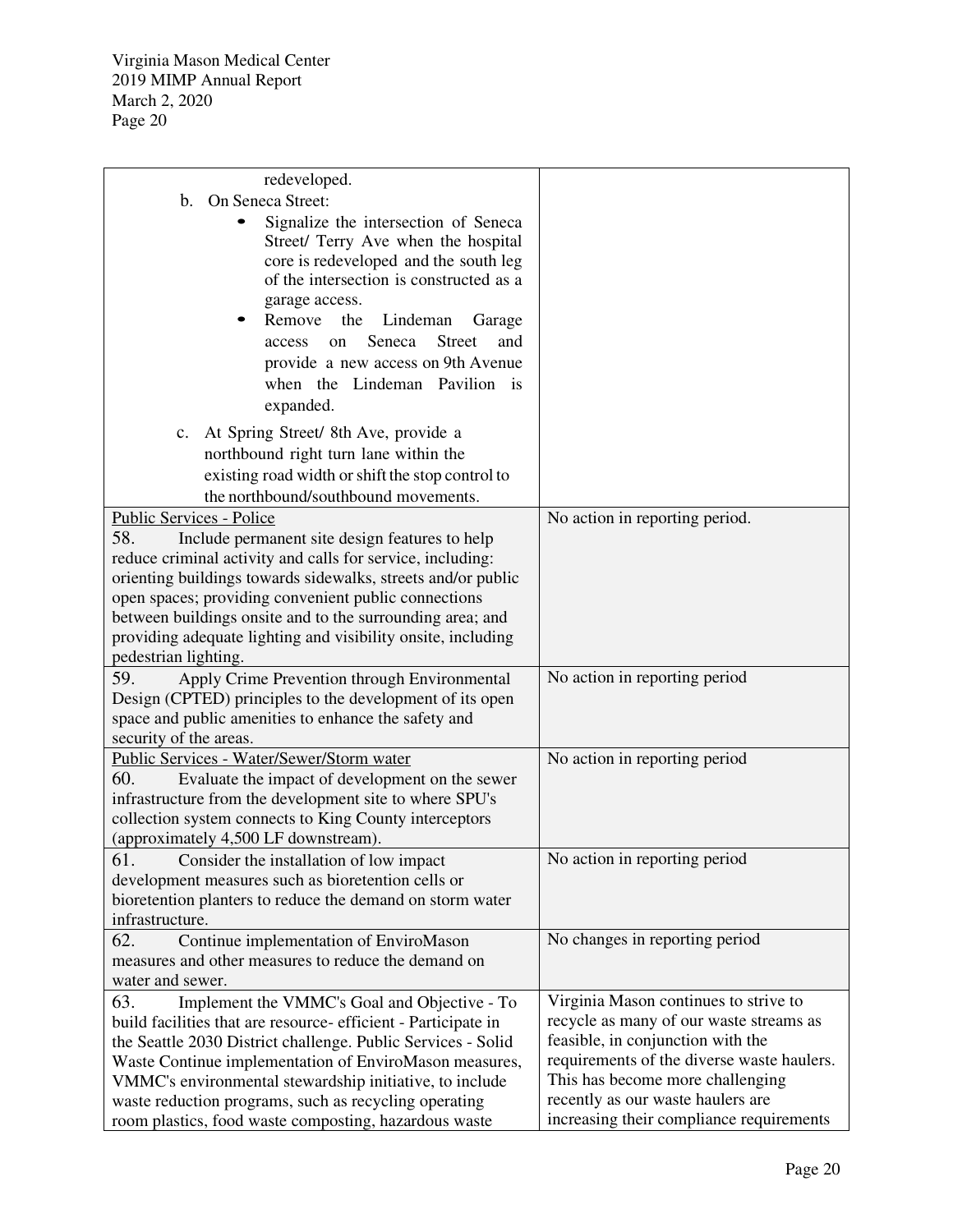| recycling, and general office recycling.                  | and have fewer options for resale due to |
|-----------------------------------------------------------|------------------------------------------|
|                                                           | trade issues.                            |
| <b>Public Services -- Solid Waste</b>                     | No changes in reporting period           |
| 64.<br>Continue implementation of EnviroMason             |                                          |
| measures, VMMC's environmental stewardship initiative,    |                                          |
| to include waste reduction programs, such as recycling    |                                          |
| operating room plastics, food waste composting, hazardous |                                          |
| waste recycling, and general office recycling.            |                                          |

- C. Virginia Mason's SAC is currently several members short of its full complement. Filling these vacancies will likely be deferred until there are active projects for the SAC to advise upon, or when the SAC goes below the minimum number of active members.
- D. Virginia Mason hosted a Standing Advisory Committee meeting on January 21, 2020 for 2019 to review the Master Plan in general. The meeting was delayed from its original date in November due to City Staff availability. 5 SAC members attended. Administrative SAC matters were discussed and new co-chairs were elected. No other actions were taken by the SAC.
- E. Virginia Mason has been actively participating in promoting the Public Realm Action Plan (PRAP) adopted by SDOT for First Hill that describes improvements to several streets on First Hill that are within the Major Institution Overlay Boundary. The impacted streets are Terry Avenue, University and Terrace Street. Virginia Mason has been advocating with the First Hill community for developers to include PRAP recommendations into their proposed projects for First Hill, and has been successful at influencing the projects favorably towards the PRAP. Virginia Mason has participated as a member of the First Hill Improvement Association in the successful request from the Washington State Convention Center to spend some of their street and alley vacation mitigation funds on First Hill to improve Terry Avenue. This project is now in design with a grant, and is actively seeking community input on its final configuration.
- F. Virginia Mason has also been actively engaged with SDOT and King County Metro in planning Bus Rapid Transit Line (BRT) improvements to Madison Avenue, at the south edge of the MIO. Virginia Mason has provided representation at a number of public meetings, and smaller focus group meetings to advance the development of the BRT line. Virginia Mason's previously-stated concerns about the currently proposed alignment blocking access to the Emergency Department from Madison Street for non-emergency vehicles are still in effect. Virginia Mason has been meeting with FHIA and the BRT consulting team discussing the potential for the First Hill BRT stops on Madison to shift from Center Access to Sidewalk access. This realignment would eliminate the need to block most of Madison Avenue's north/south left turns in First Hill, and would substantially reduce the cost of the BRT line while improving mobility on First Hill. Virginia Mason is encouraged that the current project eliminates "wired" streetcars in favor of buses, and dismayed that the buses selected are diesel, considering diesel's adverse health effects. We have asked that the project replace them with all-electric vehicles now, or at the next replacement of the custom buses for this route. Virginia Mason and FHIA are awaiting the Madison BRT team's response to these suggestions.
- G. The Major Institution Master Plan, Design Guidelines and Environmental Impact Statement are available on Virginia Mason's website at: https://www.virginiamason.org/MIMP

## III. **Major Institution Development Activity Initiated or Under Construction Within the MIO Boundary During the Reporting Period:**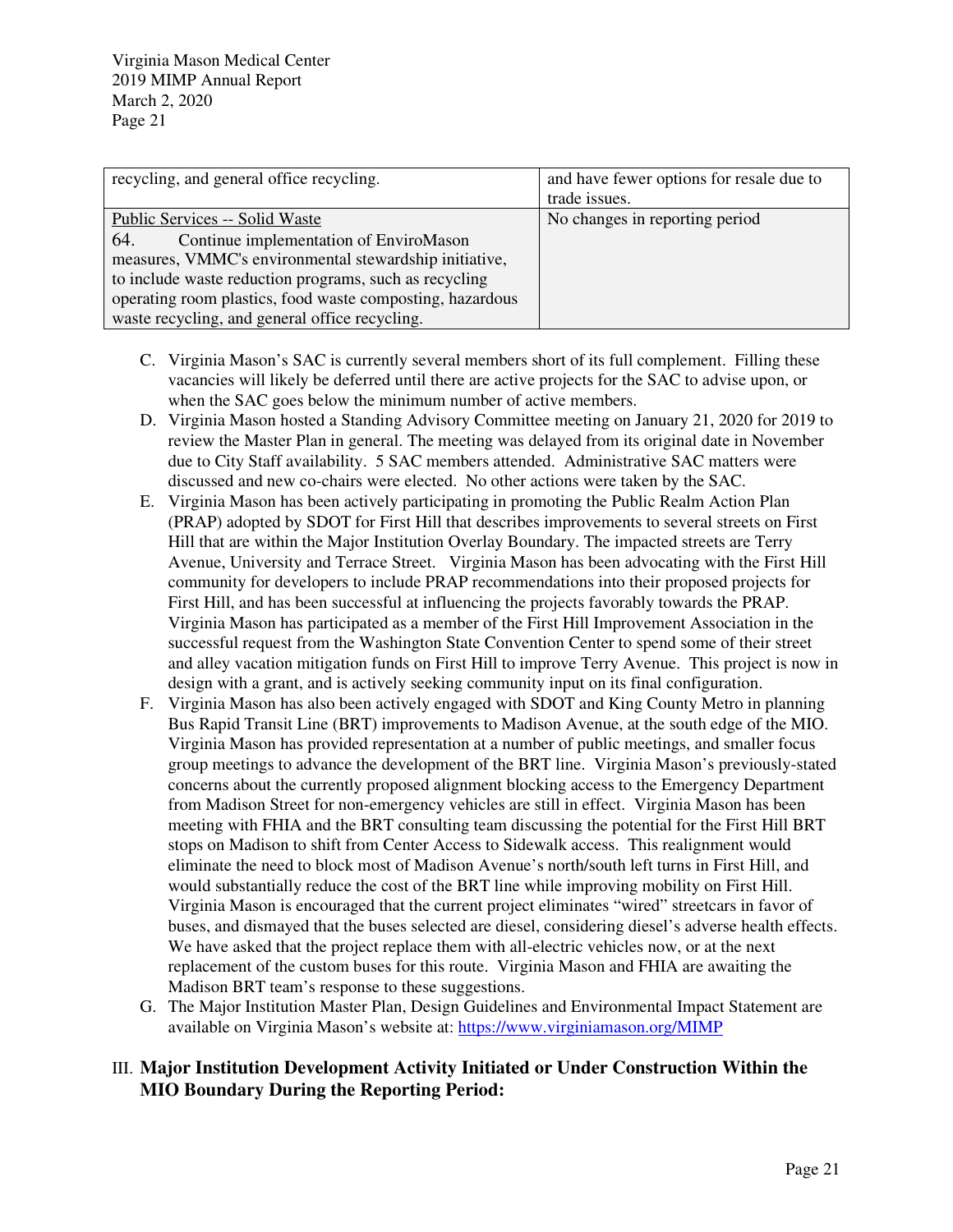- A. List & Describe Development Activity Initiated or Under Construction (Non-Leased Activity)
	- a. Numerous small tenant improvement projects have occurred within the existing buildings. They have not affected the aspects of the campus governed by the MIMP legislation.
- B. Major Institution Leasing Activity to Non-Major Institution Uses.
	- a. Virginia Mason has not leased additional space within its MIO to Non-Major Institution uses within the reporting period.

# IV. **Major Institution Development Activity Outside but within 2,500 Feet of the MIO District Boundary:**

- A. Leasing Activity During the Reporting Period
	- a. Virginia Mason currently does not lease any space outside, but within 2,500 feet of the MIO boundary, except for their lease holdings in Metropolitan Park West, 1100 Olive Way, Seattle, WA 98101 which is located within the Downtown Zone, and therefore exempt from MIMP-related adjacency concerns.
	- b. Virginia Mason has not leased additional space, or given up leased space within 2,500 feet of the MIO during the Reporting Period.
	- c. Some of Virginia Mason's leased off-site parking within 2,500 feet of the MIO has been changed or relocated. This offsite parking is allowed per 23.69.022 a.1, and is included in the Transportation Management Plan, per 23.69.022.a.5.
- B. Land and Building Acquisition During the Reporting Period
	- a. Virginia Mason has not acquired land or buildings within 2,500 feet of the MIO during the Reporting Period. Virginia Mason did sell a parcel they owned at 1111 Summit during the reporting period. This parcel was not in the Major Institution Overlay.
- V. **Progress made in achieving the Goals and Objectives contained in the Transportation Management Program towards the reduction of Single-Occupant Vehicle use by Institution Employees, staff and/or students:**
- A. General Overview of progress in achieving the goals and objectives contained in the TMP: The Building Transportation Coordinator is Sandra Franz

|                | Proposed TMP                                                                                                                   | <b>Progress Made</b>                                                                                                                                                                                                                            |
|----------------|--------------------------------------------------------------------------------------------------------------------------------|-------------------------------------------------------------------------------------------------------------------------------------------------------------------------------------------------------------------------------------------------|
| <b>TRANSIT</b> | Lower the cost of transit commutes:<br>a. Provide 75% transit subsidy<br>for bus, ferry and trains<br>through the ORCA program | ORCA passes are still available to<br>employees at a pre-tax cost to the<br>employee of \$50/year.                                                                                                                                              |
|                | Provide a guaranteed ride<br>b.<br>home in case of family<br>emergency                                                         | a. Metro's current fare cost for<br>bus, which is least expensive,<br>is \$2.75 for adults one way. A<br>full time employee working<br>220 days/year (minus<br>vacation = $210$ days) would<br>pay \$1,155/year for<br>comparable coverage, one |
|                | Provide Zipcar access to<br>C.<br>employees for personal and<br>business use (5 hours each<br>per month)                       |                                                                                                                                                                                                                                                 |
|                | d. Provide fleet vehicles for<br>business use                                                                                  | zone.<br>b. Virginia Mason continues to<br>provide guaranteed ride home                                                                                                                                                                         |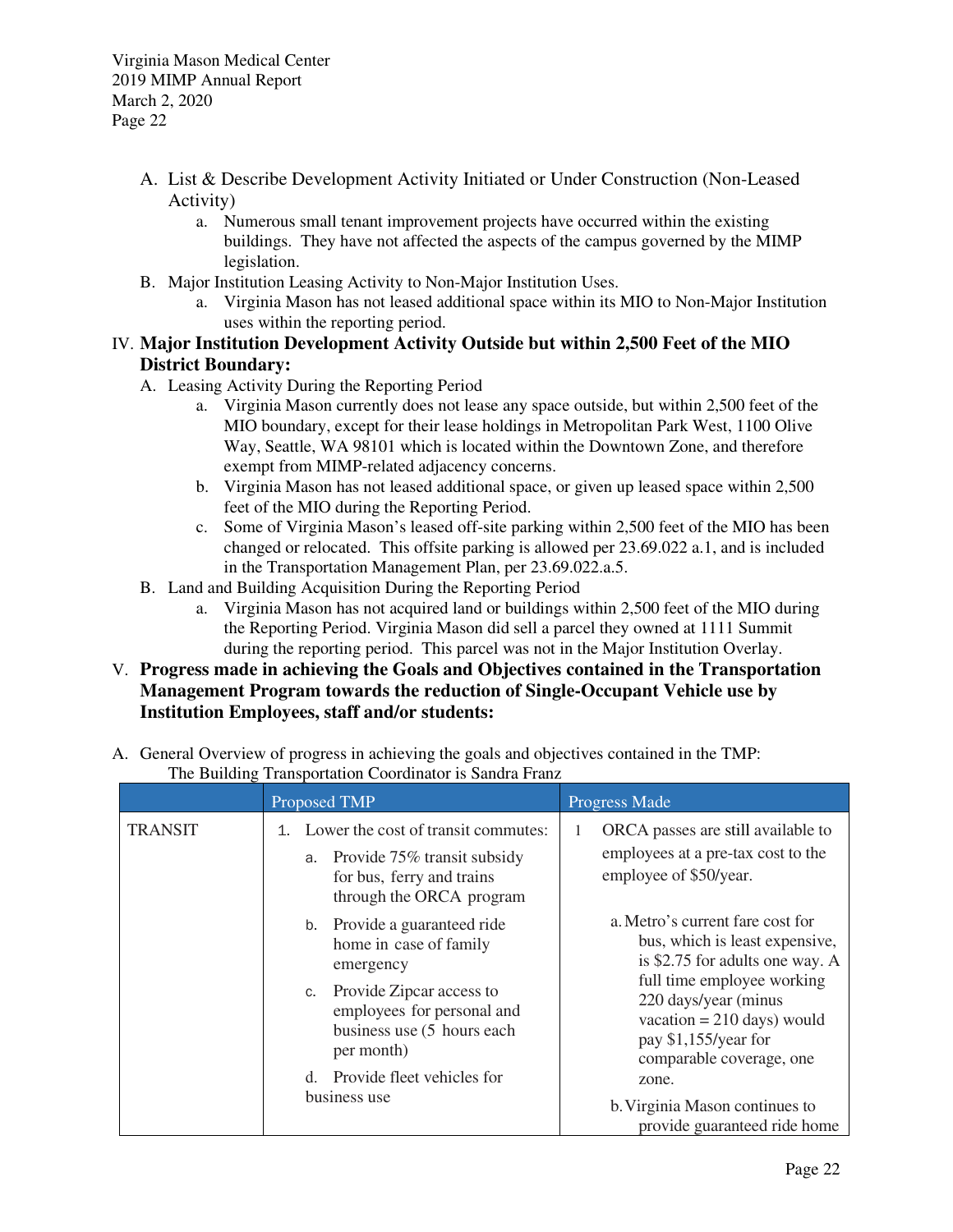|                                                         |                                                                                                                                                                                                                                                                                                                                                                                                                                                                                                                                                                                                                                                                                                                                                                                                                            | in case of family<br>emergencies.<br>a. Virginia Mason has fleet<br>vehicles for business use                                                                                                                                                                                                                                                                                                                                                                                                                                                                                                                                                                                                                                                                                                                                                                                                                                                                                                                                                                                                                                                                                              |
|---------------------------------------------------------|----------------------------------------------------------------------------------------------------------------------------------------------------------------------------------------------------------------------------------------------------------------------------------------------------------------------------------------------------------------------------------------------------------------------------------------------------------------------------------------------------------------------------------------------------------------------------------------------------------------------------------------------------------------------------------------------------------------------------------------------------------------------------------------------------------------------------|--------------------------------------------------------------------------------------------------------------------------------------------------------------------------------------------------------------------------------------------------------------------------------------------------------------------------------------------------------------------------------------------------------------------------------------------------------------------------------------------------------------------------------------------------------------------------------------------------------------------------------------------------------------------------------------------------------------------------------------------------------------------------------------------------------------------------------------------------------------------------------------------------------------------------------------------------------------------------------------------------------------------------------------------------------------------------------------------------------------------------------------------------------------------------------------------|
|                                                         | Improve transit access and<br>2.<br>utilization:<br>Continue financial support for<br>а.<br>Metro Bus routes where they<br>benefit Virginia Mason<br>employees<br>Continue participation in<br>b.<br>Transit Now agreement along<br>with Swedish and<br><b>Harborview Medical Centers</b><br>to increase service to the<br>King Street Station and the<br>ferry terminal<br>Participate in First Hill<br>c.<br>transportation meetings to<br>work with Swedish,<br>Harborview and Seattle<br>University on common<br>projects such as transit routes<br>Continue offering ORCA<br>d.<br>passes to employees through<br>Wageworks, which<br>automatically deducts costs<br>from staff paychecks and<br>applies the appropriate fare<br>reductions stated above to staff<br>purchases for multiple<br>transportation choices | <b>Improve Transit Access and</b><br>2.<br>Utilization:<br>a. Virginia Mason continues<br>financial support for Metro Bus<br>Routes where they benefit<br>Virginia Mason employees<br>b. Virginia Mason continues to<br>participate in the Transit Now<br>agreement.<br>c. Virginia Mason continues to<br>participate in and advocate for<br>transit on First Hill<br>Transportation concerns via<br>their membership in the First<br>Hill Improvement Association.<br>3.<br>Virginia Mason continues to offer<br>ORCA passes directly as part of<br>our Total Rewards benefits<br>program. The regional pass is good<br>for unlimited rides on Metro<br>Transit, Community Transit,<br>Everett Transit, Sound Transit,<br>Kitsap Transit, Pierce Transit, King<br>County Water Taxi (Vashon and<br>West Seattle routes), Sound Transit<br>Link light rail, Sounder Commute<br>Rail, Seattle Streetcar, Seattle<br>Monorail, Kitsap Transit Foot<br>Ferry or Kitsap Transit Fast Ferry.<br>It also covers the Vanpool and<br>Vanshare on Community Transit,<br>Metro, Kitsap Transit and Pierce<br>Transit.<br>a. Wageworks still is used for<br>75% subsidized passenger<br>ferry passes. |
| <b>HIGH</b><br><b>OCCUPANCY</b><br><b>VEHICLE (HOV)</b> | Maintain the cost of HOV commutes<br>3.<br>below the cost of SOV commutes:<br>Maintain carpool parking rates<br>a.<br>at no more than 75% of<br>equivalent SOV rates                                                                                                                                                                                                                                                                                                                                                                                                                                                                                                                                                                                                                                                       | Cost of HOV commutes:<br>3.<br>a. Our least expensive employee<br>parking for SOV is<br>\$200/month.<br>b. Parking for carpools is \$200                                                                                                                                                                                                                                                                                                                                                                                                                                                                                                                                                                                                                                                                                                                                                                                                                                                                                                                                                                                                                                                   |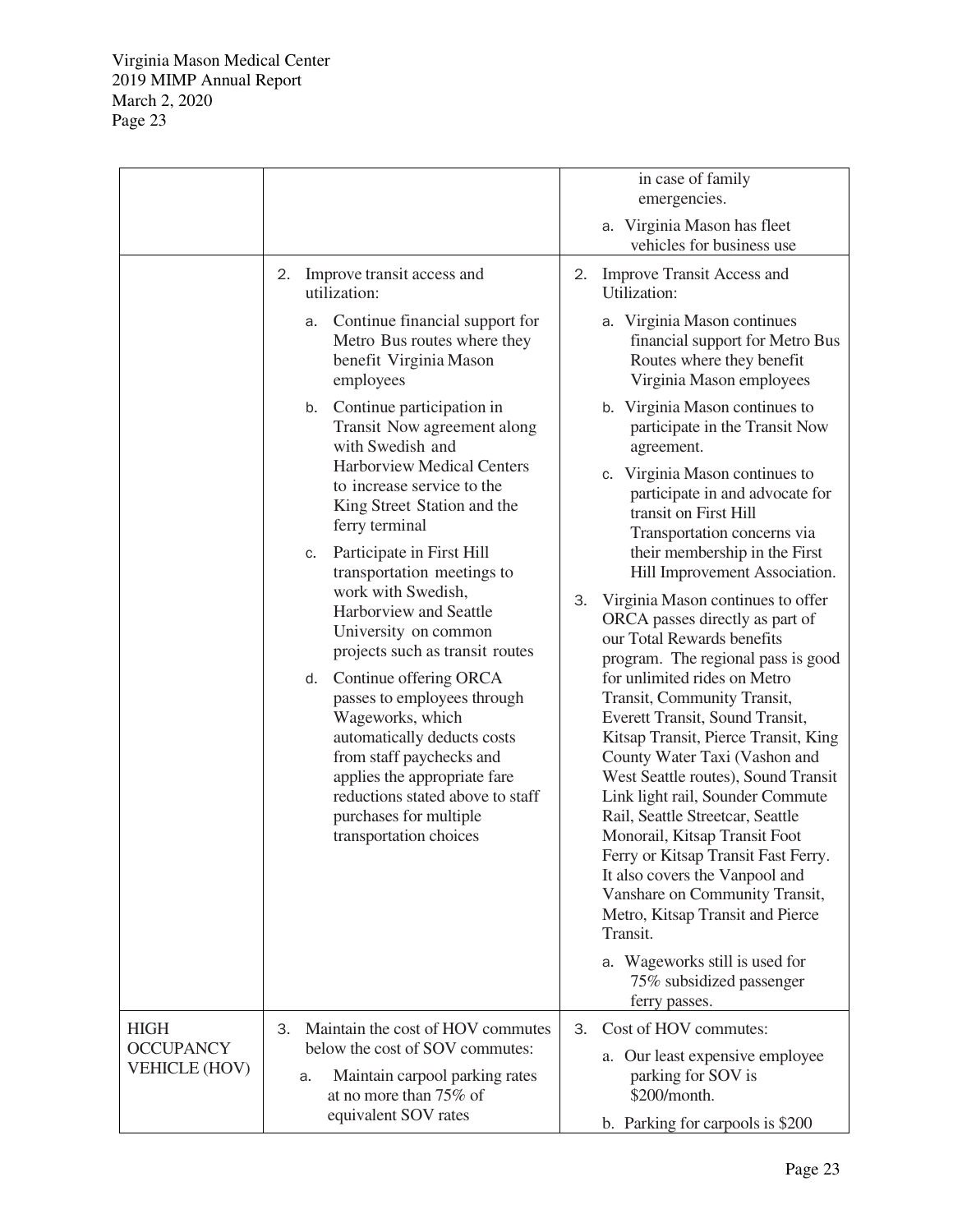|                | Provide free parking for<br>b.<br>vanpools<br>Provide vanpool riders with at<br>C.<br>least a 75% subsidy of the full<br>cost of ridership                                                                                                                                                                                                                                                                | /Month for 2. The carpool<br>occupants split the cost. So, a<br>2 person carpool rider would<br>pay \$100, which is less than<br>75% of SOV parking<br>Carpool certification is<br>performed by ABM services,<br>our parking management<br>company.                                                                                                                                                                                   |
|----------------|-----------------------------------------------------------------------------------------------------------------------------------------------------------------------------------------------------------------------------------------------------------------------------------------------------------------------------------------------------------------------------------------------------------|---------------------------------------------------------------------------------------------------------------------------------------------------------------------------------------------------------------------------------------------------------------------------------------------------------------------------------------------------------------------------------------------------------------------------------------|
|                |                                                                                                                                                                                                                                                                                                                                                                                                           | Carpool parking spaces are<br>available to employees in the<br>Benaroya Research Institute<br>garage and in the Tate Mason<br>building.                                                                                                                                                                                                                                                                                               |
|                |                                                                                                                                                                                                                                                                                                                                                                                                           | c. Vanpools are managed via<br>various transit agencies at<br>different rates, depending on<br>distance, etc. We subsidize<br>vanpools per the above<br>information, and provide free<br>parking spaces for vanpools.                                                                                                                                                                                                                 |
|                | Increase ridership by:<br>4.<br>Continuing an internal program<br>a.<br>for carpool/vanpool matching service<br>("Going My Way" carpool<br>registration service)<br>Promoting the Regional Ride<br>b.<br>Match System and Rideshare                                                                                                                                                                       | Virginia Mason provides links to<br>4.<br>Rideshare Online to help<br>employees find the right carpool                                                                                                                                                                                                                                                                                                                                |
| <b>BICYCLE</b> | 5. Continue providing support services<br>that include:<br>a. Locked bike cages with weather<br>protection and a minimum<br>capacity of 75 parking spaces<br>b. Shower facilities and lockers in<br>multiple locations<br>c. Support for the Virginia Mason<br>Bicycle Club to improve bike<br>storage, security, shower<br>facilities, and benefits for<br>frequent riders and to<br>encourage ridership | 5. Virginia Mason continues to:<br>Provide locked, covered bike<br>a.<br>cages with 143 parking spaces:<br>i. 20 spaces at Emergency<br>entry<br>98 spaces in Buck garage<br>ii.<br>15 spaces in BRI garage<br>iii.<br>10 spaces in Lindeman<br>iv.<br>garage<br>v. 32 public spaces at building<br>entries (uncovered)<br>Shower facilities and lockers<br>b.<br>in multiple locations<br>Team members are offered<br>$\mathbf{c}$ . |
|                |                                                                                                                                                                                                                                                                                                                                                                                                           | free Jump Bike Access                                                                                                                                                                                                                                                                                                                                                                                                                 |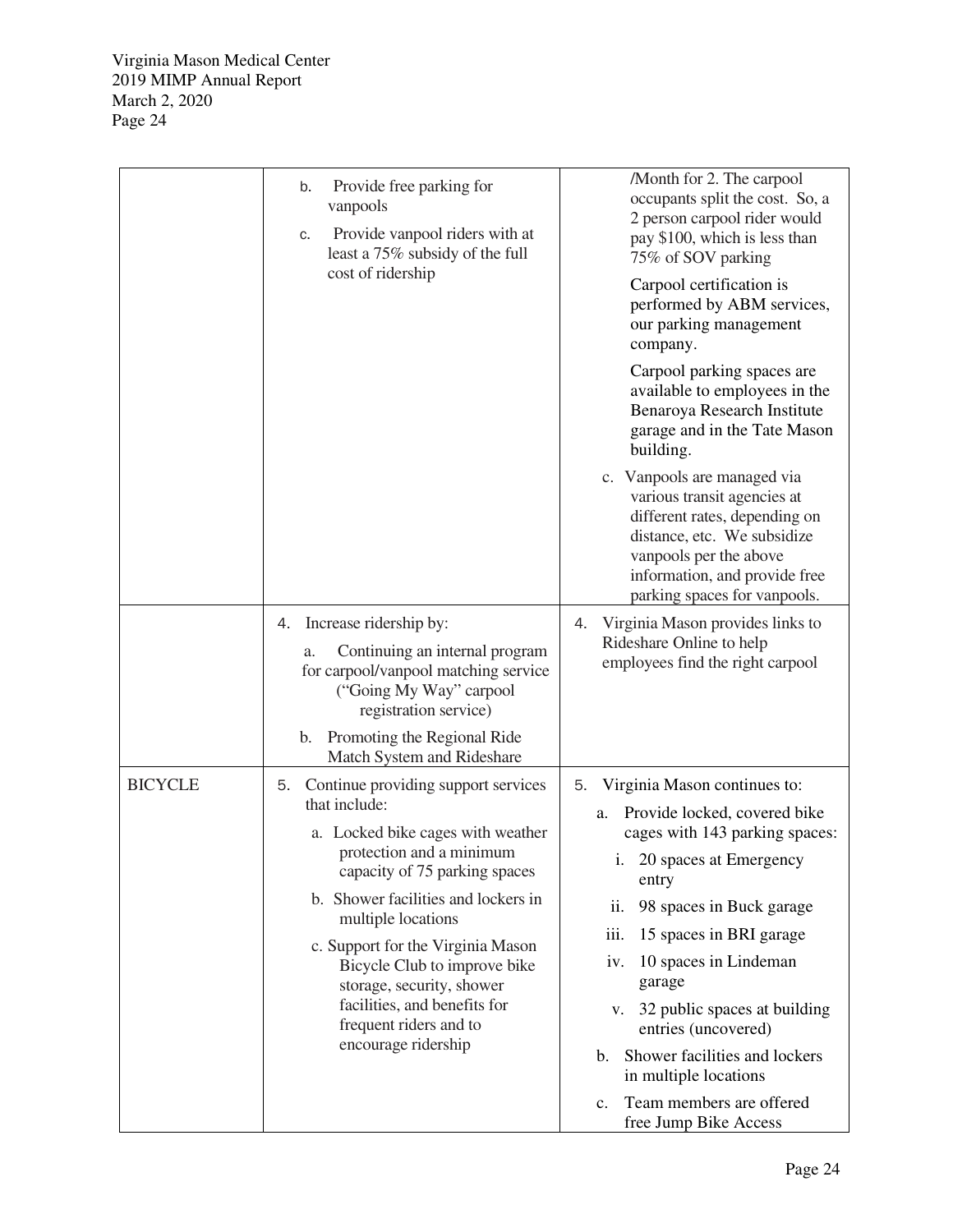|                   |                                                                                                                                                                                                                                                                                                                                     | <b>Support for the Virginia</b><br>d.<br>Mason Bicycle club via the<br>Green commute program,<br>information on Biking<br>resources on Vnet, a Bike<br><b>Buddy program and increased</b><br>bicycle parking.                                                                                                                                                                                                                                                                                                                                                                                                                                                                                                                                                                                                                   |
|-------------------|-------------------------------------------------------------------------------------------------------------------------------------------------------------------------------------------------------------------------------------------------------------------------------------------------------------------------------------|---------------------------------------------------------------------------------------------------------------------------------------------------------------------------------------------------------------------------------------------------------------------------------------------------------------------------------------------------------------------------------------------------------------------------------------------------------------------------------------------------------------------------------------------------------------------------------------------------------------------------------------------------------------------------------------------------------------------------------------------------------------------------------------------------------------------------------|
| <b>PEDESTRIAN</b> | 6. Develop new programs and<br>incentives to encourage employees<br>to walk to work or to walk during<br>their breaks<br>a. Offer incentives for these<br>activities through the Personal<br><b>Health Assessment rewards</b><br>program<br>b. Program benefits will equal those<br>provided to bicycle commuters.                  | Virginia Mason continues to<br>6.<br>promote healthy activities for<br>employees:<br>Through FHIA, we have<br>a.<br>developed two walking loops<br>on First Hill, published a<br>directory of First Hill that<br>includes the walking maps and<br>encourage employees to take a<br>walk during their breaks. We<br>also provide links to City of<br>Seattle's walking maps and<br>Pedestrian Program webpage<br>on Vnet.<br>$\mathbf{b}$ .<br>We now are partnered with<br>Vera Health for employee<br>wellness, which offers<br>employees \$100/year for<br>participating in health<br>screening and coaching<br>Discounted Y membership to<br>$c_{\cdot}$<br>employees that attend at least 7<br>times a month.<br>Staff who ask for<br>d.<br>lockers/showers can obtain<br>them in order to support their<br>walking habits. |
| <b>MARKETING</b>  | 7. Maintain "V-Net" Parking and<br>Commuter Services website to<br>provide information for<br>publicizing events, issuing street<br>closure notices, and providing<br>training and reminders on the<br>CTR program<br>Either maintain the two commuter<br>8.<br>boards located in the lobby of<br>Buck Pavilion and in the lobby of | Vnet continues to improve as a<br>7.<br>robust intranet for employees, and<br>hosts information on the CTR<br>program.<br>The old Commuter boards are<br>8.<br>being phased out in favor of<br>online resources like One Bus<br>Away. The Buck entrance still<br>contains a Metro commute board<br>with paper bus schedules.<br>Employees now all have access to<br>computers if they need to access                                                                                                                                                                                                                                                                                                                                                                                                                            |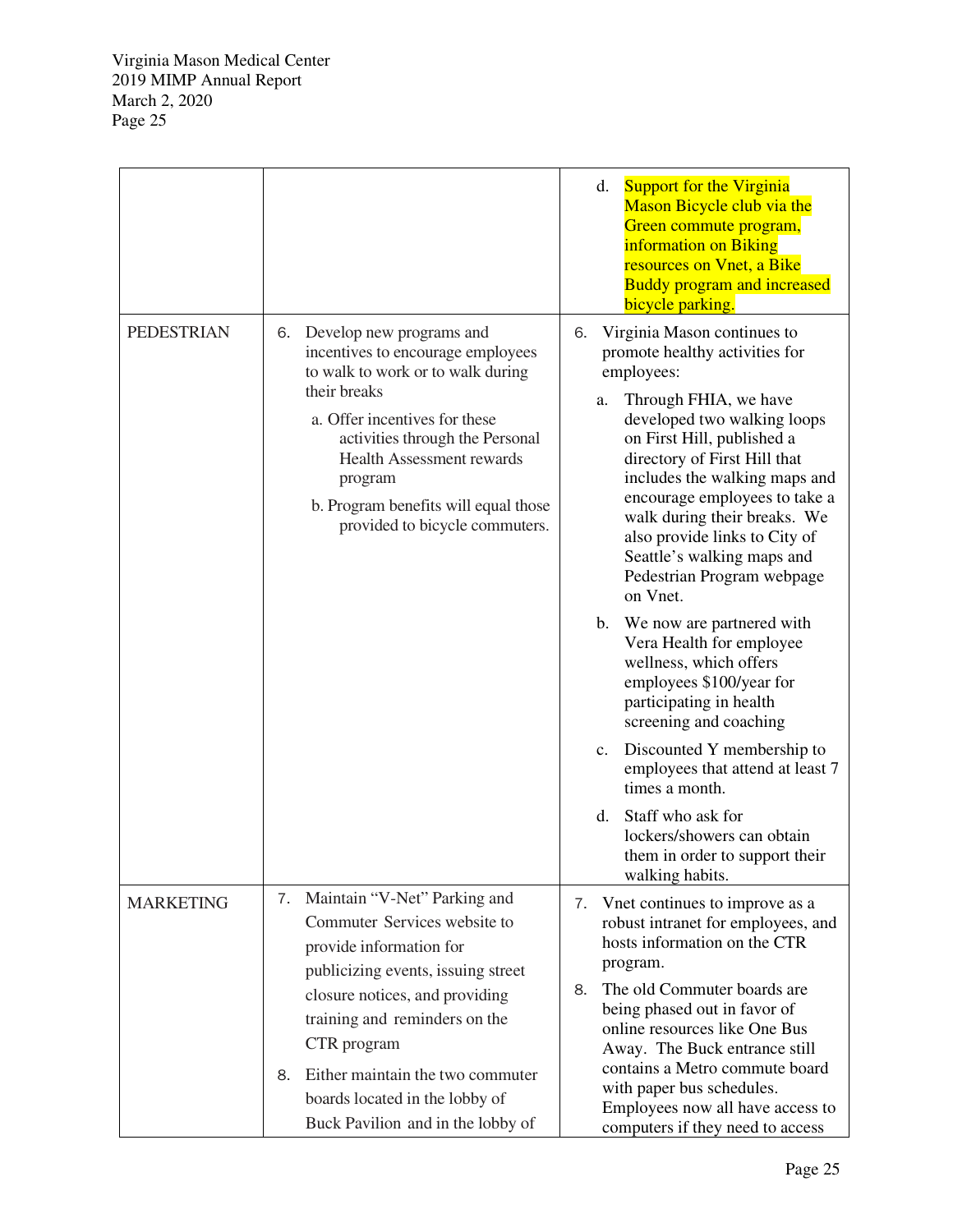|                                         | the hospital, or replace with                                                                                                                                                                                                                                                                                                                                                                                                                                                                                                                                                                                      | online information.                                                                                                                                                                                                                                                                                                                                                                                                                                                                                                                                                                                                                                                                                                                                                                                                                                                                               |
|-----------------------------------------|--------------------------------------------------------------------------------------------------------------------------------------------------------------------------------------------------------------------------------------------------------------------------------------------------------------------------------------------------------------------------------------------------------------------------------------------------------------------------------------------------------------------------------------------------------------------------------------------------------------------|---------------------------------------------------------------------------------------------------------------------------------------------------------------------------------------------------------------------------------------------------------------------------------------------------------------------------------------------------------------------------------------------------------------------------------------------------------------------------------------------------------------------------------------------------------------------------------------------------------------------------------------------------------------------------------------------------------------------------------------------------------------------------------------------------------------------------------------------------------------------------------------------------|
|                                         | computer terminals that access<br>Metro trip planning and current<br>traffic conditions as well as<br>marketing features to reduce SOV<br>trips<br>Provide commuter program<br>9.<br>policy information, program                                                                                                                                                                                                                                                                                                                                                                                                   | Virginia Mason provides<br>9.<br>commuter program policy<br>information via Vnet articles with<br>links to the websites describing<br>the policies.                                                                                                                                                                                                                                                                                                                                                                                                                                                                                                                                                                                                                                                                                                                                               |
|                                         | news and updates at least two<br>times per year in emails to all<br>employees and links to the<br>Virginia Mason website<br>describing the policies<br>10. Conduct a campus-wide<br>transportation fair twice each year                                                                                                                                                                                                                                                                                                                                                                                            |                                                                                                                                                                                                                                                                                                                                                                                                                                                                                                                                                                                                                                                                                                                                                                                                                                                                                                   |
| <b>INSTITUTIONAL</b><br><b>POLICIES</b> | 10. Continue participation in First<br>Hill transportation meetings to<br>work with Swedish, Harborview<br>and Seattle University on<br>common projects<br>11. Participate in city or<br>community-led transportation<br>initiatives or planning that<br>affects Virginia Mason<br>12. Investigate and, when appropriate,<br>implement health care delivery<br>tools to reduce patient trips<br>(potential tools include increased<br>use of electronic communications<br>between patients and physicians<br>and the use of shuttle services or<br>other subsidized transportation for<br>specific patient groups) | 11. Virginia Mason, Swedish and<br>Harborview continue to participate<br>in the FHIA Transportation<br>committee, and have seats on the<br>FHIA Board to advocate for transit<br>and transportation improvements to<br>First Hill.<br>12. Virginia Mason has developed a<br>robust MyVirginiaMason medical<br>portal/app where patients can<br>securely communicate with their<br>provider team online over<br>transactions including<br>appointments, messages, refills, test<br>results and other transactions.<br>Barriers to expanding this service<br>include the Centers for Medicare<br>and Medicaid Services' refusal to<br>reimburse providers for online<br>interactions.<br>Virginia Mason is piloting a<br>program to provide shuttle service<br>from regional medical centers to<br>the First Hill campus for patients<br>undergoing procedures. Early<br>results are not promising. |
| <b>PARKING</b>                          | 13. Restrict employee SOV parking on-<br>site during periods of peak demand<br>to encourage use of non-SOV travel                                                                                                                                                                                                                                                                                                                                                                                                                                                                                                  | 13. SOV parking is restricted on First<br>Hill by availability, as a certain<br>number of the available parking                                                                                                                                                                                                                                                                                                                                                                                                                                                                                                                                                                                                                                                                                                                                                                                   |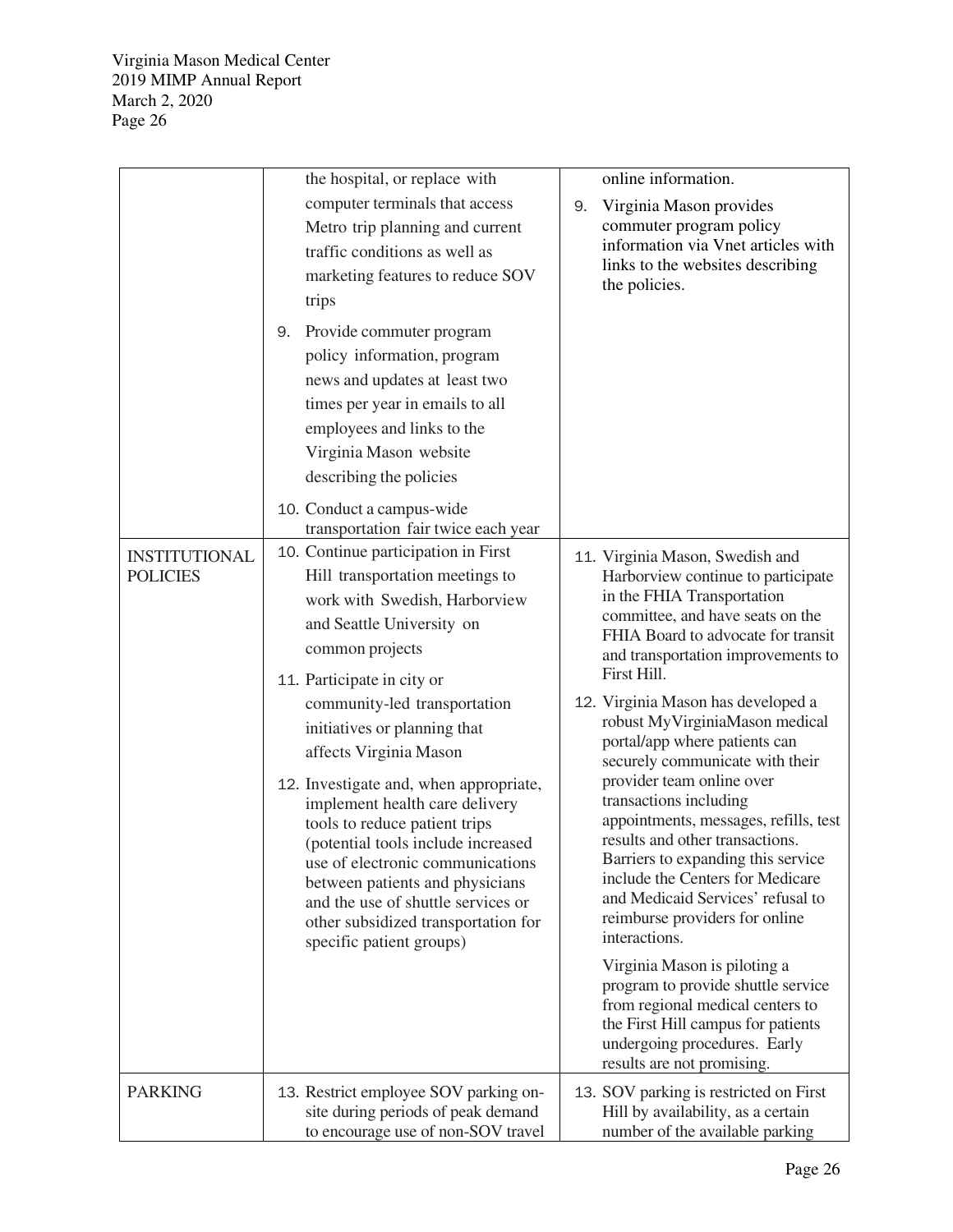|                                                                    | modes<br>Provide shuttle service between<br>a.                                                                                                                                                                                                              | spaces are needed for patients and<br>visitors, for carpools and vanpools<br>and for fleet vehicles.                                                                                                                                                                                                                                                                         |
|--------------------------------------------------------------------|-------------------------------------------------------------------------------------------------------------------------------------------------------------------------------------------------------------------------------------------------------------|------------------------------------------------------------------------------------------------------------------------------------------------------------------------------------------------------------------------------------------------------------------------------------------------------------------------------------------------------------------------------|
|                                                                    | Virginia Mason and Metropolitan<br>Park facilities<br>Unbundle parking from tenant<br>b.<br>lease agreements<br>Maintain the minimum parking<br>C.<br>supply necessary to support<br>operations while minimizing<br>impacts to the surrounding<br>community | Virginia Mason continues to<br>balance demand for parking to<br>support operations with demand for<br>staff parking in their owned lots and<br>facilities. Virginia Mason assists<br>staff in finding parking from<br>neighboring property owners, and<br>leases over 1000 parking spaces on<br>First Hill.                                                                  |
|                                                                    |                                                                                                                                                                                                                                                             | Neighborhood parking currently<br>averages approximately<br>\$275/month, and varies by<br>location. The higher cost is set by<br>demand from downtown<br>overflowing onto First Hill, and is<br>a deterrent for most staff.                                                                                                                                                  |
|                                                                    |                                                                                                                                                                                                                                                             | Virginia Mason also offers a<br><b>Commuter Parking Flexible</b><br>Spending Account to provide pre-<br>tax savings for out of pocket<br>parking expenses incurred when<br>commuting to and from work.                                                                                                                                                                       |
|                                                                    |                                                                                                                                                                                                                                                             | The shuttle service between<br>a.<br>Virginia Mason and<br>Metropolitan Park facilities is<br>still in operation.                                                                                                                                                                                                                                                            |
|                                                                    |                                                                                                                                                                                                                                                             | Virginia Mason leases space to<br>b.<br>tenants in the Major Institution<br>Overlay who have varying (and<br>minimal) parking needs for their<br>businesses or residences. Their<br>parking is included in their<br>lease, but is charged separately<br>as an additional expense.<br>Virginia Mason does not lease<br>space from others in the Major<br>Institution Overlay. |
| <b>TMP</b><br><b>REGULATION</b><br><b>AND</b><br><b>MONITORING</b> | 14. The goal for the TMP shall be to<br>maintain an SOV commute rate of<br>less than 30% as calculated using the<br>CTR survey methodology for<br>affected employees<br>Conduct a biennial survey of<br>a.                                                  | The 2013 Master Plan established<br>9.<br>an SOV goal for Virginia Mason<br>employees of 30% or lower. In<br>2019, this rate increased from 26%<br>to 28% for First Hill, and a rate of<br>16.2% for Met Park, a reduction in<br>SOV use, still well under the 30%                                                                                                           |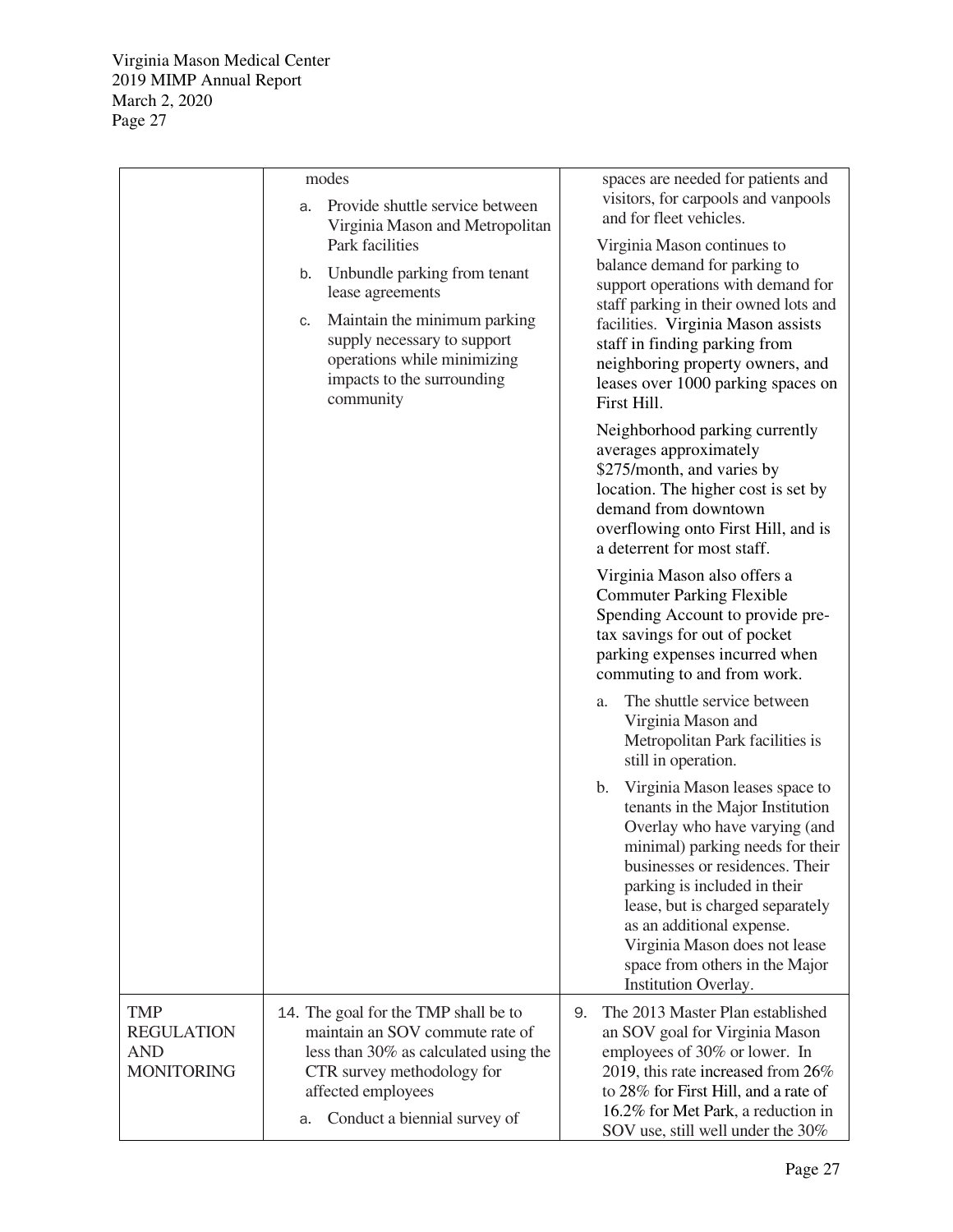| employee travel mode choices in<br>partnership with King County Metro                                                                                                                 | target.<br>Virginia Mason conducts a<br>a.                                                                                    |
|---------------------------------------------------------------------------------------------------------------------------------------------------------------------------------------|-------------------------------------------------------------------------------------------------------------------------------|
| b. Provide annual program reports<br>to the City of Seattle Department of<br>Transportation, Department of<br>Planning and Development, and the<br><b>Standing Advisory Committee</b> | biennial survey and submits<br>the required Transportation<br>Management Plan to the<br>required City of Seattle<br>agencies. |
|                                                                                                                                                                                       | b. Virginia Mason only performs<br>the TMP study every two<br>years, and will not have<br>updated information until<br>2021.  |

Many factors may have influenced this change in commute patterns, including:

- a. The significant subsidies and \$50/year ORCA pass
- b. Increased transit capacity, although many staff still list overcrowding on buses as a limiting factor
- c. The increasing cost of parking on First Hill
- d. Virginia Mason is actively developing and implementing work from home and alternative work schedule strategies that reduce peak hour commuting
- e. Staff are not wanting to drive in the increasing congestion of downtown
- f. Staff are shifting away from driving to transit to recapture the time spent driving on entertainment via personal devices
- g. Improved bicycle infrastructure is encouraging staff to try bicycling

Thank you,

Betsy Braun

### Elizabeth "Betsy" Braun

Director, Planning & Real Estate



Design, Construction & Properties Management Virginia Mason 1202 Terry Ave., rm. 309, R3-DCPM Seattle, WA 98101-2756 (206) 341-0941 phone (206) 679-5696 mobile Betsy.Braun@Virginiamason.org VirginiaMason.org